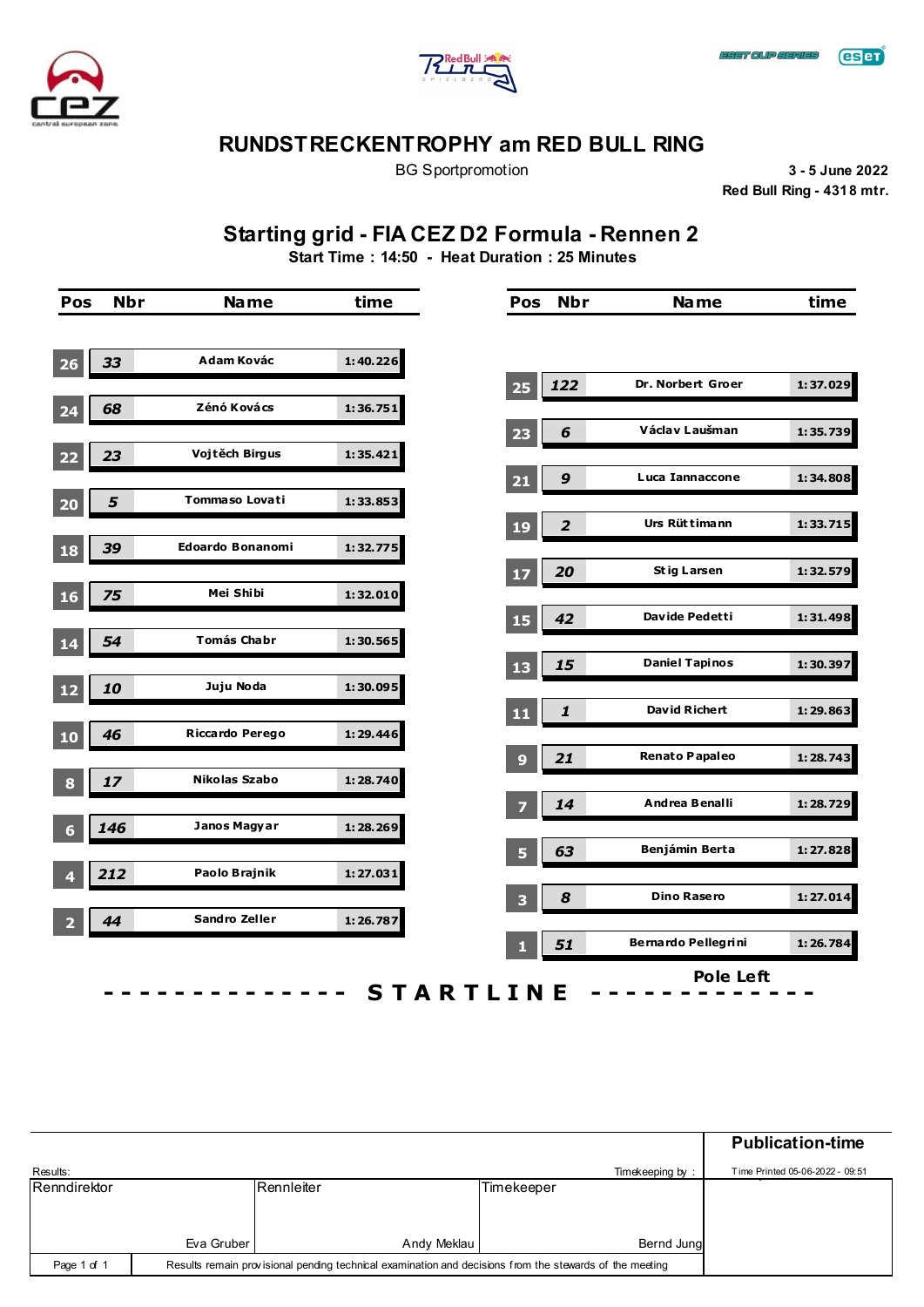





BG Sportpromotion

### **FIA CEZ D2 Formula Result of Rennen 2**

**Red Bull Ring - 4318 mtr. 3 - 5 June 2022**

|     | Started: 26    | <b>Classified: 23</b>                         | <b>Not Classified: 3</b>                |             |                |                |             |                |    | Avg.   |
|-----|----------------|-----------------------------------------------|-----------------------------------------|-------------|----------------|----------------|-------------|----------------|----|--------|
| Pos | <b>Nbr</b>     | Name / Entrant                                | Car                                     | CIs PIC     |                | Gap            | Total tim e | <b>Fastest</b> | In | Speed  |
| 1   | 44             | Sandro Zeller<br>Jo Zeller Racing             | Dallara F-312 Mercedes                  | $D2-F3$     | $\mathbf{1}$   | -- 17 laps --  | 26:21.448   | 1:28.215       | 13 | 167.10 |
| 2   | 51             | Bernardo Pellegrini<br>HT Powertrain          | Dallara F-313 Volkswagen 2-E2-2. 1      |             |                | 2.774          | 26:24.222   | 1:28.243       | 7  | 166.80 |
| 3   | 212            | Paolo Brajnik<br>NV Racing                    | Dallara F-320 Volkswagen 2-E2-2. 2      |             |                | 3.708          | 26:25.156   | 1:27.972       | 17 | 166.71 |
| 4   | 8              | Dino Rasero<br>Puresport                      | Dallara F-320 Mercedes                  | $2-E2-2.3$  |                | 5.018          | 26:26.466   | 1:28.375       | 13 | 166.57 |
| 5   | 63             | Benjámin Berta<br>Team Hoffmann Racing        | Dallara F-313 Toyota                    | $2-E2-2.4$  |                | 16.271         | 26:37.719   | 1:29.499       | 7  | 165.39 |
| 6   | 146            | Janos Magyar<br>Magyar Racing Team            | Tatuus FM Honda                         | $2-E2-2.5$  |                | 26.001         | 26:47.449   | 1:29.522       | 15 | 164.39 |
| 7   | 21             | Renato Papaleo<br>One Management              | Dallara F-312 Volkswagen 2-E2-2. 6      |             |                | 27.717         | 26:49.165   | 1:29.314       | 17 | 164.22 |
| 8   | 54             | Tomás Chabr<br>Chabr Motors port              | Dallara F-308                           | D2-F3 2     |                | 33.901         | 26:55.349   | 1:30.387       | 8  | 163.59 |
| 9   | 10             | Juju Noda<br>Vadum Racing                     | Tatuus Renault Formula Region2alE2-2. 7 |             |                | 40.747         | 27:02.195   | 1:31.438       | 15 | 162.90 |
| 10  | 14             | Andrea Benalli<br>Puresport                   | Dallara F-309 Volkswagen 2-E2-2. 8      |             |                | 43.631         | 27:05.079   | 1:31.233       | 11 | 162.61 |
| 11  | $\mathbf{1}$   | David Richert<br>Franz Wöss Racing            | Dallara F-309 Volkswagen D2-F3          |             | 3              | 1:01.626       | 27:23.074   | 1:32.609       | 8  | 160.83 |
| 12  | 42             | Davide Pedetti<br>Nannini Racing              | Dallara F-317 Toyota                    | $2-E2-2.9$  |                | 1:04.504       | 27:25.952   | 1:33.163       | 16 | 160.55 |
| 13  | $\overline{2}$ | Urs Rüttimann<br>Jo Zeller Racing             | Dallara F-306 Volkswagen D2-F3 4        |             |                | 1:09.310       | 27:30.758   | 1:33.249       | 15 | 160.08 |
| 14  | 75             | Mei Shibi<br>Racing by I taly                 | Dallara F-308                           | $D2-F3$     | 5              | 1:14.421       | 27:35.869   | 1:33.064       | 13 | 159.59 |
| 15  | 39             | Edoardo Bonanomi<br>Team Automobile Tricolore | Mygale Fiat                             | D2-F3 6     |                | 1:30.119       | 27:51.567   | 1:34.410       | 10 | 158.09 |
| 16  | 20             | Stig Larsen<br>Team A utomobile Tricolore     | Dallara F-312 Volkswagen D2-F3          |             | $\overline{7}$ | 1:30.350       | 27:51.798   | 1:35.103       | 10 | 158.07 |
| 17  | 5.             | Tommaso Lovati<br>Lema Racing                 | Tatuus T014 Fiat                        | D2-F4       | $\overline{1}$ | 1:35.449       | 27:56.897   | 1:35.425       | 10 | 157.58 |
| 18  | 23             | Vojtěch Birgus<br>JMT Racing                  | Tatuus T014 Fiat                        | D2-F4 2     |                | 1:35.769       | 27:57.217   | 1:35.616       | 15 | 157.55 |
| 19  | 16             | Denis Mezzacasa<br>X Motors Team              | Tatuus FR Renault                       | D2-FR 1     |                | $-16$ laps $-$ | 26:32.058   | 1:36.543       | 14 | 156.22 |
| 20  | 6              | Václav Laušman<br>SAPE Motorsport             | Dallara Toyota                          | $2-E2-2.10$ |                | 3.842          | 26:35.900   | 1:36.375       | 11 | 155.84 |
| 21  | 9              | Luca Iannaccone<br>Franz Wöss Racing          | Dallara F-308 Opel Spiess D2-F3 8       |             |                | 13.849         | 26:45.907   | 1:37.205       | 13 | 154.87 |
| 22  | 122            | Dr. Norbert Groer<br>Team Hoffmann Racing     | Tatuus FR Renault                       | D2-FR 2     |                | 23.167         | 26:55.225   | 1:37.636       | 10 | 153.98 |

|              |                                                                                                         | Fastest time: 1:27.972 in lap 17 by nbr. 212: Pado Brainik (Dallara F-320) |            |                 | <b>Publication-time</b>         |  |  |  |  |  |  |  |
|--------------|---------------------------------------------------------------------------------------------------------|----------------------------------------------------------------------------|------------|-----------------|---------------------------------|--|--|--|--|--|--|--|
| Results:     |                                                                                                         |                                                                            |            | Timekeeping by: | Time Printed 05-06-2022 - 15:37 |  |  |  |  |  |  |  |
| Renndirektor |                                                                                                         | Rennleiter                                                                 | Timekeeper |                 |                                 |  |  |  |  |  |  |  |
|              |                                                                                                         |                                                                            |            |                 |                                 |  |  |  |  |  |  |  |
|              |                                                                                                         |                                                                            |            |                 |                                 |  |  |  |  |  |  |  |
|              | Eva Gruber                                                                                              | Andy Meklau                                                                |            | Bernd Jung      |                                 |  |  |  |  |  |  |  |
| Page 1 of 2  | Results remain provisional pending technical examination and decisions from the stewards of the meeting |                                                                            |            |                 |                                 |  |  |  |  |  |  |  |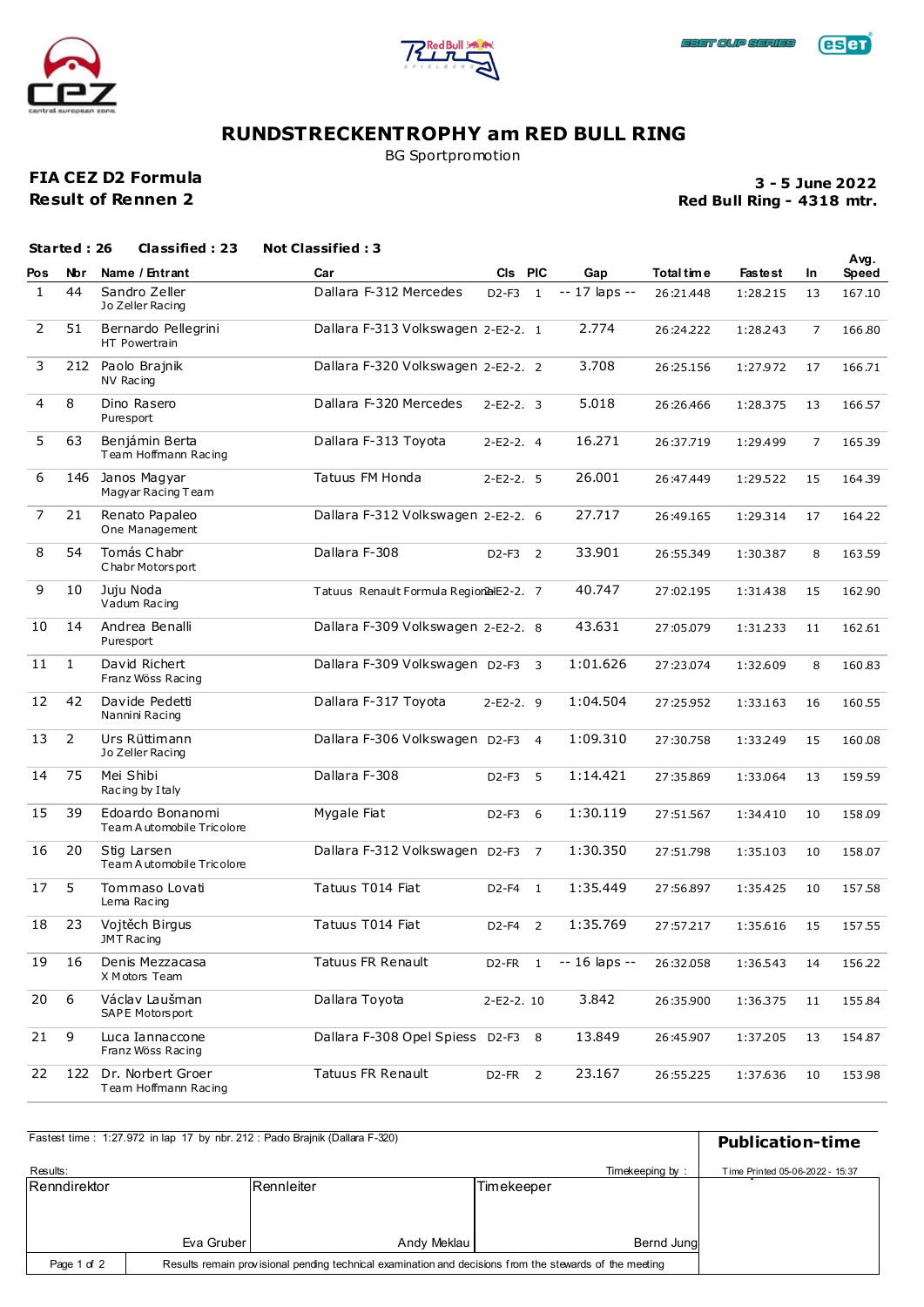





BG Sportpromotion

### **FIA CEZ D2 Formula Result of Rennen 2**

**Red Bull Ring - 4318 mtr. 3 - 5 June 2022**

|            | Started: 26    | Classified: 23                      | <b>Not Classified: 3</b>                        |                    |   |               |            |                |               |               |
|------------|----------------|-------------------------------------|-------------------------------------------------|--------------------|---|---------------|------------|----------------|---------------|---------------|
| <b>Pos</b> | Nbr            | Name / Entrant                      | Car                                             | CIS PIC            |   | Gap           | Total time | <b>Fastest</b> | <b>In</b>     | Avg.<br>Speed |
| 23         | 68             | Zénó Kovács<br><b>Trevor Racing</b> | Tatuus T014 Fiat                                | $D2-F4$            | 3 | 24.594        | 26:56.652  | 1:38.058       | 9             | 153.84        |
|            | Not Classified |                                     | Classification limit (70% of 17 Laps) = 11 Laps |                    |   |               |            |                |               |               |
| <b>DNC</b> | 46             | Riccardo Perego<br>Team Perego      | Dallara F-312 Volkswagen 2-E2-2.                |                    |   | $-7$ laps $-$ | 12:34.206  | 1:32.791       | 6             | 144.27        |
| <b>DNC</b> | - 33           | Adam Kovác<br>HF Racing Team        | Tatuus FR Renault                               | D <sub>2</sub> -FR |   | $-5$ laps $-$ | 9:01.758   | 1:42.241       | 4             | 143.46        |
| DNC 15     |                | Daniel Tapinos<br>Franz Wöss Racing | Dallara F-308 NEB Mugen                         | $D2-F3$            |   | $-2$ laps $-$ | 3:17.394   | 1:34.356       | $\mathcal{P}$ | 157.50        |

|              |                                                                                                         | Fastest time: 1:27.972 in lap 17 by nbr. 212: Pado Brajnik (Dallara F-320) |            |                 | <b>Publication-time</b>         |
|--------------|---------------------------------------------------------------------------------------------------------|----------------------------------------------------------------------------|------------|-----------------|---------------------------------|
| Results:     |                                                                                                         |                                                                            |            | Timekeeping by: | Time Printed 05-06-2022 - 15:37 |
| Renndirektor |                                                                                                         | Rennleiter                                                                 | Timekeeper |                 |                                 |
|              |                                                                                                         |                                                                            |            |                 |                                 |
|              |                                                                                                         |                                                                            |            |                 |                                 |
|              | Eva Gruber                                                                                              | Andy Meklau                                                                |            | Bernd Jung      |                                 |
| Page 2 of 2  | Results remain provisional pending technical examination and decisions from the stewards of the meeting |                                                                            |            |                 |                                 |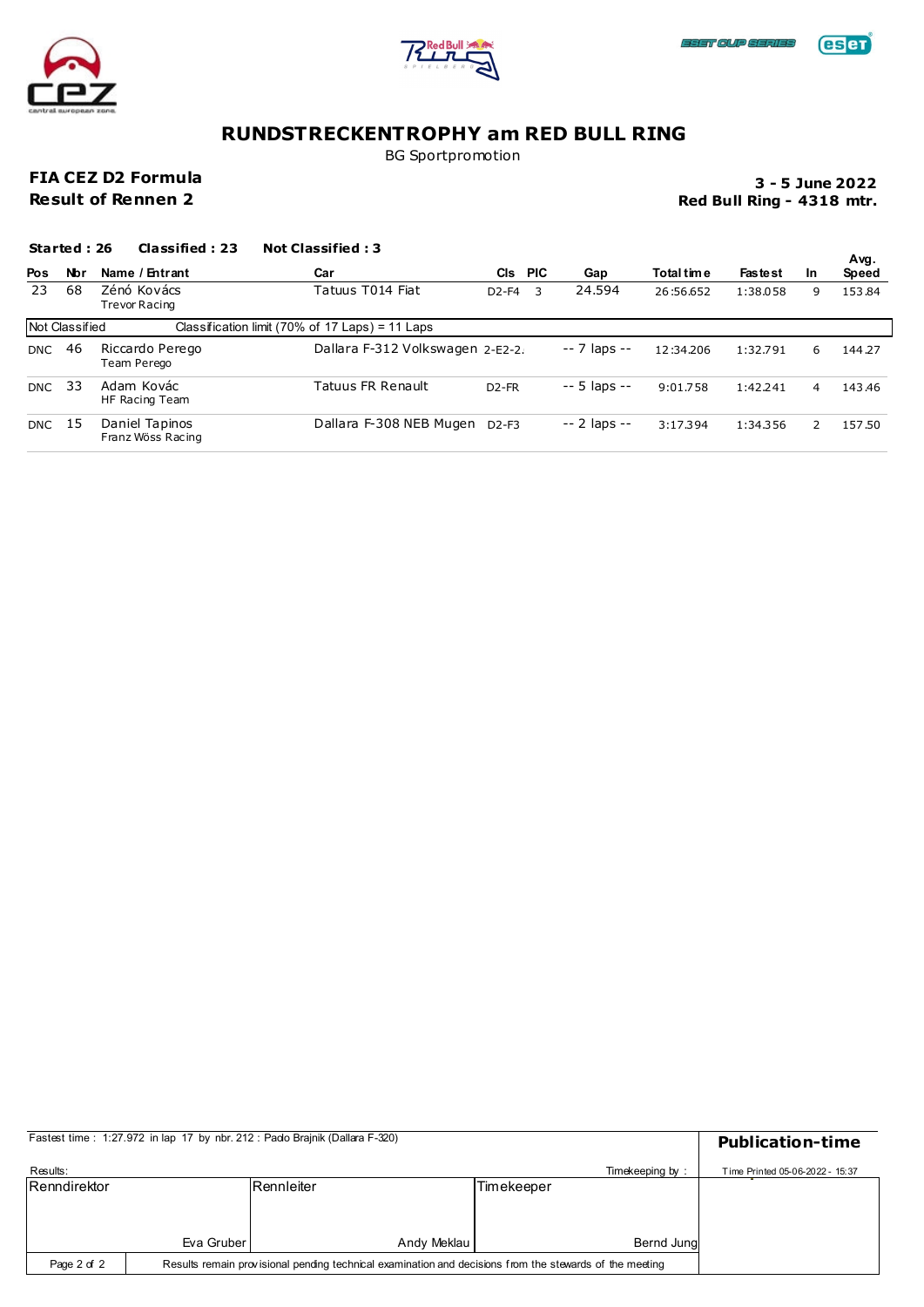





Positions for each lap - Rennen 2

# **FIA CEZ D2 Formula 3 - 5 June 2022**

**Positions for each lap Red Bull Ring - 4318 mtr.** 

| Pos            | Nr.          | Name                | 1              | $\overline{\mathbf{z}}$ | 3              | 4              | 5              | 6              | $\overline{ }$ | 8            | 9              | 10             | 11           | 12             | 13             | 14             | 15             | 16             | 17             |
|----------------|--------------|---------------------|----------------|-------------------------|----------------|----------------|----------------|----------------|----------------|--------------|----------------|----------------|--------------|----------------|----------------|----------------|----------------|----------------|----------------|
| 1              | 44           | Sandro Zeller       | 44             | 44                      | 44             | 44             | 44             | 44             | 44             | 44           | 44             | 44             | 44           | 44             | 44             | 44             | 44             | 44             | 44             |
| $\overline{2}$ | 51           | Bernardo Pellegrini | 51             | 51                      | 51             | 51             | 51             | 51             | 51             | 51           | 51             | 51             | 51           | 51             | 51             | 51             | 51             | 51             | 51             |
| 3              | 212          | Paolo Brajnik       | 212            | 8                       | 8              | 8              | 8              | 8              | 8              | 8            | 8              | 8              | 8            | 8              | 8              | 8              | 8              | 8              | 212            |
| 4              | 8            | Dino Rasero         | 8              | 212                     | 212            | 212            | 212            | 63             | 63             | 63           | 63             | 63             | 212          | 212            | 212            | 212            | 212            | 212            | 8              |
| 5              | 63           | Benjám in Berta     | 14             | 14                      | 14             | 14             | 14             | 212            | 212            | 212          | 212            | 212            | 63           | 63             | 63             | 63             | 63             | 63             | 63             |
| 6              | 146          | Janos Magyar        | 146            | 63                      | 63             | 63             | 63             | 21             | 21             | 21           | 21             | 21             | 21           | 21             | 21             | 146            | 146            | 146            | 146            |
| $\overline{7}$ | 21           | Renato Papaleo      | 63             | 10                      | 21             | 21             | 21             | 54             | 54             | 54           | 54             | 54             | 54           | 54             | 146            | 54             | 21             | 21             | 21             |
| 8              | 54           | Tomás Chabr         | 10             | 46                      | 54             | 54             | 54             | 14             | 146            | 146          | 146            | 146            | 146          | 146            | 54             | 21             | 54             | 54             | 54             |
| 9              | 10           | Juju Noda           | 46             | 21                      | 10             | 10             | 10             | 10             | 10             | 10           | 10             | 10             | 10           | 10             | 10             | 10             | 10             | 10             | 10             |
| 10             | 14           | Andrea Benalli      | 21             | 54                      | 46             | 46             | 46             | 46             | $\mathbf{1}$   | $\mathbf{1}$ | $\mathbf{1}$   | 14             | 14           | 14             | 14             | 14             | 14             | 14             | 14             |
| 11             | $\mathbf{1}$ | David Richert       | $\mathbf{1}$   | $\mathbf{1}$            | $\mathbf{1}$   | $\mathbf{1}$   | $\mathbf{1}$   | 146            | 42             | 14           | 14             | $\mathbf{1}$   | $\mathbf{1}$ | $\mathbf{1}$   | $\mathbf{1}$   | $\mathbf{1}$   | $\mathbf{1}$   | $\mathbf{1}$   | $\mathbf{1}$   |
| 12             | 42           | Davide Pedetti      | 54             | 42                      | 42             | 42             | 42             | $\mathbf{1}$   | 14             | 42           | 42             | 42             | 42           | 42             | 42             | 42             | 42             | 42             | 42             |
| 13             | 2            | Urs Rüttimann       | 42             | 146                     | 146            | 146            | 146            | 42             | $\overline{2}$ | 2            | $\overline{2}$ | $\overline{2}$ | 2            | $\overline{2}$ | $\overline{2}$ | $\overline{2}$ | $\overline{2}$ | $\overline{2}$ | $\overline{2}$ |
| 14             | 75           | Mei Shibi           | 15             | 15                      | $\overline{2}$ | $\overline{2}$ | $\overline{2}$ | $\overline{2}$ | 39             | 39           | 75             | 75             | 75           | 75             | 75             | 75             | 75             | 75             | 75             |
| 15             | 39           | Edoardo Bonanomi    | 20             | $\overline{2}$          | 20             | 20             | 20             | 20             | 75             | 75           | 39             | 39             | 39           | 39             | 39             | 39             | 39             | 39             | 39             |
| 16             | 20           | Stig Larsen         | $\overline{2}$ | 20                      | 39             | 39             | 39             | 39             | 20             | 20           | 20             | 20             | 20           | 20             | 20             | 20             | 20             | 20             | 20             |
| 17             | 5            | Tommaso Lovati      | 23             | 39                      | 75             | 75             | 75             | 75             | 5              | 5            | 5              | 5              | 5            | 5              | 5              | 5              | 5              | 5              | 5              |
| 18             | 23           | Vojtěch Birgus      | 39             | 75                      | 23             | 23             | 23             | 23             | 23             | 23           | 23             | 23             | 23           | 23             | 23             | 23             | 23             | 23             | 23             |
| 19             | 16           | Denis Mezzacasa     | 5              | 23                      | 5              | 5              | 5              | 5              | 16             | 16           | 16             | 16             | 16           | 16             | 16             | 16             | 16             | 16             |                |
| 20             | 6            | Václav Laušman      | 75             | 5                       | 16             | 16             | 16             | 16             | 6              | 6            | 6              | 6              | 6            | 6              | 6              | 6              | 6              | 6              |                |
| 21             | 9            | Luca Iannaccone     | 16             | 16                      | 6              | 6              | 6              | 6              | 9              | 9            | 9              | 9              | 9            | 9              | 9              | 9              | 9              | 9              |                |
| 22             | 122          | Dr. Norbert Groer   | 6              | 6                       | 9              | 9              | 9              | 9              | 122            | 122          | 122            | 122            | 122          | 122            | 122            | 122            | 122            | 122            |                |
| 23             | 68           | Zénó Kovács         | 9              | 9                       | 122            | 122            | 122            | 122            | 68             | 68           | 68             | 68             | 68           | 68             | 68             | 68             | 68             | 68             |                |
| 24             | 46           | Riccardo Perego     | 122            | 122                     | 68             | 68             | 68             | 68             | 46             |              |                |                |              |                |                |                |                |                |                |
| 25             | 33           | Adam Kovác          | 68             | 68                      | 33             | 33             | 33             |                |                |              |                |                |              |                |                |                |                |                |                |
| 26             | 15           | Daniel Tapinos      | 33             | 33                      |                |                |                |                |                |              |                |                |              |                |                |                |                |                |                |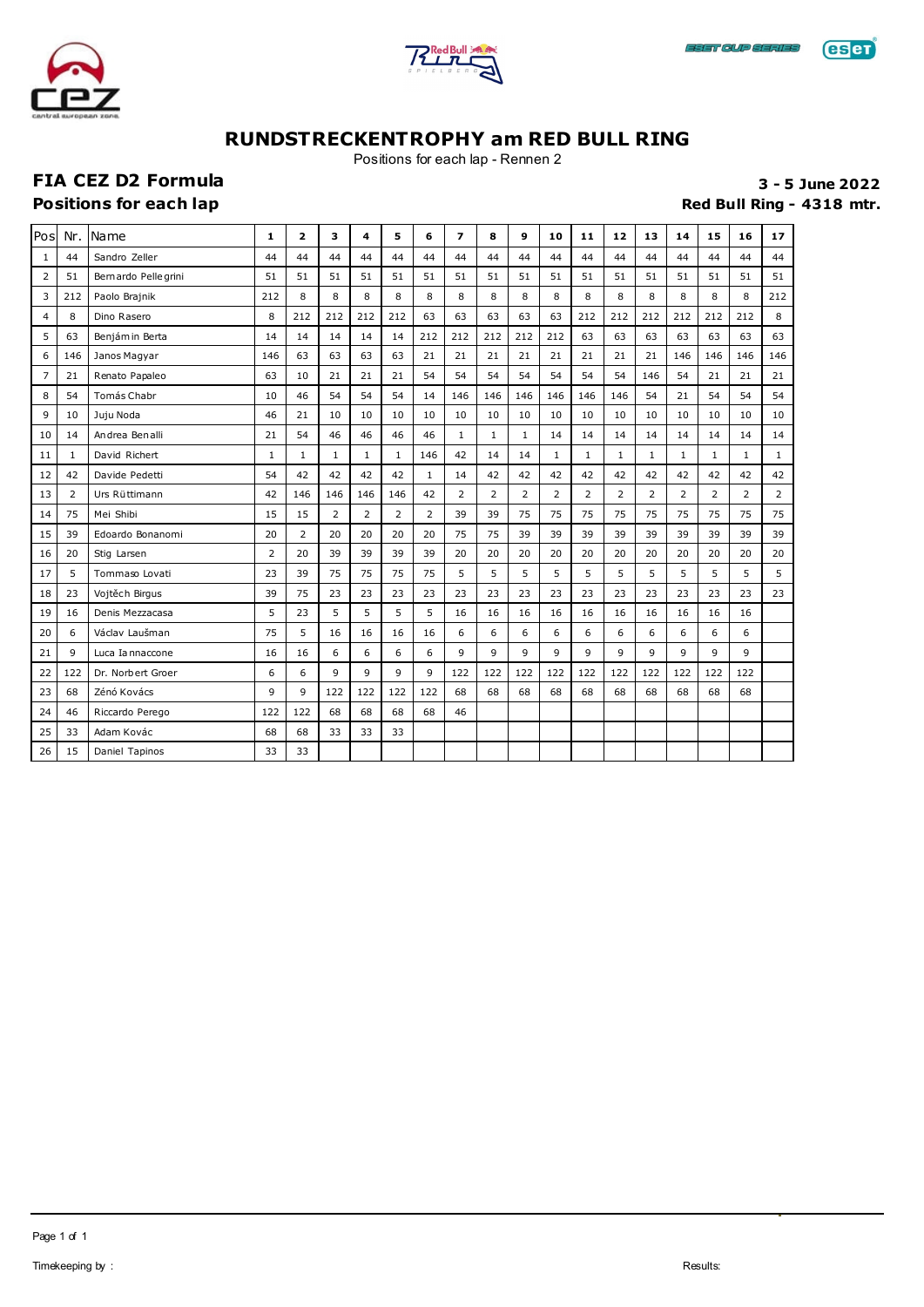





BG Sportpromotion

### **FIA CEZ D2 Formula 3 - 5 June 2022**

|     | <b>David Richert</b> |       |        |       |        |       |         |             |     | Dallara F-309 Volkswagen |       |        |       |        |       |                 |             |
|-----|----------------------|-------|--------|-------|--------|-------|---------|-------------|-----|--------------------------|-------|--------|-------|--------|-------|-----------------|-------------|
| lap | Sect-1               | Speed | Sect-2 | Speed | Sect-3 | Speed | opSpeed | laptime pit | lap | Sect-1                   | Speed | Sect-2 | Speed | Sect-3 |       | Speed Tops peed | laptime pit |
|     |                      | 328.3 | 42.131 |       | 28.314 | 146.1 |         | 1:40.102    | 10  | 24.212                   | 321.1 | 41.128 |       | 27.918 | 144.8 |                 | 1:33.258    |
|     | 23.737               | 330.3 | 41.969 |       | 27.653 | 145.6 |         | 1:33.359    | 11  | 23.888                   | 325.0 | 40.943 |       | 28.002 | 144.5 |                 | 1:32.833    |
|     | 23.714               | 325.7 | 41.625 |       | 27.981 | 145.3 |         | 1:33.320    | 12  | 24.234                   | 323.7 | 40.855 |       | 27.698 | 145.3 |                 | 1:32.787    |
| 4   | 26.112               | 268.1 | 43.474 |       | 36.869 | 62.2  |         | 1:46.455    | 13  | 24.216                   | 320.5 | 41.221 |       | 28.428 | 144.5 |                 | 1:33.865    |
| 5   | 31.657               | 280.1 | 54.650 |       | 40.389 | 145.9 |         | 2:06.696    | 14  | 24.260                   | 321.1 | 41.213 |       | 28.586 | 144.5 |                 | 1:34.059    |
| 6   | 24.145               | 325.0 | 41.206 |       | 28.592 | 145.6 |         | 1:33.943    | 15  | 24.249                   | 322.4 | 41.577 |       | 29.057 | 143.7 |                 | 1:34.883    |
|     | 24.120               | 324.4 | 40.788 |       | 28.307 | 144.3 |         | 1:33.215    | 16  | 24.270                   | 321.1 | 41.500 |       | 28.215 | 144.8 |                 | 1:33.985    |
| 8   | 24.232               | 321.8 | 40.795 |       | 27.582 | 146.1 |         | 1:32.609    | 17  | 24.329                   | 321.8 | 41.616 |       | 29.063 | 143.2 |                 | 1:35.008    |
| 9   | 24.149               | 321.1 | 40.809 |       | 27.739 | 145.9 |         | 1:32.697    | 18  |                          |       |        |       |        |       |                 |             |

|     | Urs Rüttimann |       |        |       |        |           |          |             |     | Dallara F-306 Volkswagen |       |        |       |        |       |                 |             |
|-----|---------------|-------|--------|-------|--------|-----------|----------|-------------|-----|--------------------------|-------|--------|-------|--------|-------|-----------------|-------------|
| lap | Sect-1        | Speed | Sect-2 | Speed | Sect-3 | Speed   T | TopSpeed | laptime pit | lap | Sect-1                   | Speed | Sect-2 | Speed | Sect-3 |       | Speed Tops peed | laptime pit |
|     | 29.141        | 316.1 | 43.759 |       | 29,000 | 145.1     |          | 1:41.900    | 10  | 24.356                   | 318.6 | 41.482 |       | 28.514 | 143.0 |                 | 1:34.352    |
| 2   | 24.661        | 321.8 | 41.923 |       | 28.471 | 144.5     |          | 1:35.055    | 11  | 24.347                   | 320.5 | 41.416 |       | 28,410 | 143.5 |                 | 1:34.173    |
| з   | 24.576        | 319.3 | 41.749 |       | 29.076 | 141.9     |          | 1:35.401    | 12  | 24.016                   | 321.1 | 41.156 |       | 28.288 | 144.3 |                 | 1:33.460    |
| 4   | 25.742        | 311.9 | 44.417 |       | 32.244 | 101.1     |          | 1:42.403    | 13  | 24.061                   | 319.9 | 41.140 |       | 28.170 | 144.3 |                 | 1:33.371    |
| 5.  | 31.123        | 238.9 | 54.291 |       | 39.241 | 143.0     |          | 2:04.655    | 14  | 24.131                   | 321.1 | 40.987 |       | 28.272 | 144.3 |                 | 1:33.390    |
| 6   | 24.684        | 322.4 | 41.662 |       | 28.501 | 144.0     |          | 1:34.847    | 15  | 24.034                   | 321.1 | 41.141 |       | 28.074 | 144.5 |                 | 1:33.249    |
|     | 24.752        | 319.3 | 41.554 |       | 28.710 | 143.7     |          | 1:35.016    | 16  | 24.037                   | 321.8 | 41.141 |       | 28.308 | 143.5 |                 | 1:33.486    |
| 8   | 24.173        | 320.5 | 41.233 |       | 28.656 | 144.0     |          | 1:34.062    | 17  | 24.224                   | 321.8 | 41.371 |       | 29.077 | 134.2 |                 | 1:34.672    |
| 9   | 24.392        | 318.0 | 41.597 |       | 28.546 | 143.2     |          | 1:34.535    | 18  |                          |       |        |       |        |       |                 |             |

|     | Tommaso Lovati |       |        |       |        |       |                 |             |     | Tatuus T014 Fiat |       |        |       |        |       |                 |             |
|-----|----------------|-------|--------|-------|--------|-------|-----------------|-------------|-----|------------------|-------|--------|-------|--------|-------|-----------------|-------------|
| lap | Sect-1         | Speed | Sect-2 | Speed | Sect-3 | Speed | <b>TopSpeed</b> | laptime pit | lap | Sect-1           | Speed | Sect-2 | Speed | Sect-3 |       | Speed Tops peed | laptime pit |
|     | 29.424         | 305.4 | 44.239 |       | 29.270 | 139.7 |                 | 1:42.933    | 10  | 24.819           | 311.3 | 41.986 |       | 28.620 | 139.2 |                 | 1:35.425    |
| 2   | 26.760         | 304.3 | 42.413 |       | 28,809 | 139.4 |                 | 1:37.982    | 11  | 24.867           | 311.3 | 42.230 |       | 29.029 | 138.7 |                 | 1:36.126    |
| з   | 25.172         | 311.3 | 42.155 |       | 28.837 | 137.0 |                 | 1:36.164    | 12  | 24.755           | 312.5 | 42.172 |       | 28.834 | 140.4 |                 | 1:35.761    |
| 4   | 26.447         | 258.7 | 43.708 |       | 32.348 | 100.5 |                 | 1:42.503    | 13  | 24.690           | 311.3 | 42.155 |       | 28.944 | 138.2 |                 | 1:35.789    |
| 5.  | 30.701         | 251.4 | 52.025 |       | 38.965 | 139.7 |                 | 2:01.691    | 14  | 24.865           | 312.5 | 42.276 |       | 28.961 | 139.4 |                 | 1:36.102    |
| 6   | 25.039         | 318.6 | 42.983 |       | 28.679 | 140.2 |                 | 1:36.701    | 15  | 24.905           | 311.3 | 41.923 |       | 28.989 | 139.9 |                 | 1:35.817    |
|     | 24.579         | 314.3 | 42.921 |       | 29.058 | 139.4 |                 | 1:36.558    | 16  | 25.171           | 311.3 | 42.264 |       | 29.116 | 139.2 |                 | 1:36.551    |
| 8   | 24.763         | 313.1 | 42.074 |       | 28.635 | 139.9 |                 | 1:35.472    | 17  | 24.965           | 311.3 | 42.394 |       | 28.996 | 138.9 |                 | 1:36.355    |
| 9   | 24.859         | 310.7 | 42.129 |       | 28.803 | 139.2 |                 | 1:35.791    | 18  |                  |       |        |       |        |       |                 |             |

|     | Václav Laušman |       |        |       |        |       |          |                |     | Dallara Toyota |       |        |       |        |       |                 |             |
|-----|----------------|-------|--------|-------|--------|-------|----------|----------------|-----|----------------|-------|--------|-------|--------|-------|-----------------|-------------|
| lap | Sect-1         | Speed | Sect-2 | Speed | Sect-3 | Speed | TopSpeed | laptime<br>pit | lap | Sect-1         | Speed | Sect-2 | Speed | Sect-3 |       | Speed Tops peed | laptime pit |
|     | 29.567         | 302.6 | 45.576 |       | 30.070 | 139.7 |          | 1:45.213       | 9   | 24.971         | 310.1 | 42.979 |       | 29.132 | 140.2 |                 | 1:37.082    |
| 2   | 25.103         | 316.8 | 43.662 |       | 29.706 | 140.4 |          | 1:38.471       | 10  | 24.872         | 313.1 | 42.902 |       | 29.253 | 138.5 |                 | 1:37.027    |
| з   | 25.051         | 314.3 | 43.419 |       | 29.974 | 129.8 |          | 1:38.444       | 11  | 24.875         | 313.7 | 42.388 |       | 29.112 | 141.2 |                 | 1:36.375    |
| 4   | 27.747         | 292.7 | 44.938 |       | 31.891 | 116.6 |          | 1:44.576       | 12  | 24.642         | 314.3 | 42.800 |       | 29.156 | 142.2 |                 | 1:36.598    |
| 5   | 27.644         | 301.4 | 49.778 |       | 38.438 | 138.2 |          | 1:55.860       | 13  | 24.680         | 313.1 | 42.825 |       | 29.089 | 143.2 |                 | 1:36.594    |
| 6   | 25.283         | 314.3 | 43.046 |       | 29.522 | 140.2 |          | 1:37.851       | 14  | 24.825         | 315.5 | 42.800 |       | 29.246 | 142.7 |                 | 1:36.871    |
|     | 25.131         | 313.7 | 43.235 |       | 29.400 | 141.7 |          | 1:37.766       | 15  | 24.618         | 314.9 | 43.303 |       | 30.010 | 140.7 |                 | 1:37.931    |
| 8   | 24.792         | 313.1 | 43.134 |       | 29.464 | 140.7 |          | 1:37.390       | 16  | 24.745         | 317.4 | 43.543 |       | 29.377 | 139.9 |                 | 1:37.665    |

| 8   | Dino Rasero |       |        |       |        |       |          |                |     | Dallara F-320 Mercedes |       |        |       |        |       |                 |             |
|-----|-------------|-------|--------|-------|--------|-------|----------|----------------|-----|------------------------|-------|--------|-------|--------|-------|-----------------|-------------|
| lap | Sect-1      | Speed | Sect-2 | Speed | Sect-3 | Speed | TopSpeed | laptime<br>pit | lap | Sect-1                 | Speed | Sect-2 | Speed | Sect-3 |       | Speed Tops peed | laptime pit |
|     |             | 331.0 | 41.018 |       | 27.655 | 149.4 |          | 1:35.858       | 10  | 22.962                 | 336.5 | 39.564 |       | 26.372 | 149.7 |                 | 1:28.898    |
| 2   | 23.406      | 333.0 | 39.373 |       | 26.317 | 149.7 |          | 1:29.096       | 11  | 23.013                 | 337.9 | 39.319 |       | 26.680 | 148.9 |                 | 1:29.012    |
|     | 23.174      | 336.5 | 39.133 |       | 26.375 | 149.7 |          | 1:28.682       | 12  | 23.033                 | 337.2 | 39.204 |       | 26.671 | 150.6 |                 | 1:28.908    |
| 4   | 22.969      | 319.3 | 46.052 |       | 43.845 | 79.1  |          | 1:52.866       | 13  | 23.048                 | 335.1 | 39.055 |       | 26.272 | 150.9 |                 | 1:28.375    |
| 5   | 32.663      | 284.5 | 55.514 |       | 41.343 | 148.9 |          | 2:09.520       | 14  | 22.932                 | 337.9 | 39.376 |       | 26.998 | 148.6 |                 | 1:29.306    |
| 6   | 23.957      | 329.6 | 39.668 |       | 26.637 | 150.3 |          | 1:30.262       | 15  | 23.038                 | 340.0 | 39.950 |       | 27.052 | 148.6 |                 | 1:30.040    |
|     | 23.092      | 337.2 | 39.127 |       | 26.543 | 149.4 |          | 1:28.762       | 16  | 23.048                 | 338.6 | 39.248 |       | 26.994 | 150.9 |                 | 1:29.290    |
| 8   | 23.150      | 334.4 | 39.294 |       | 26.130 | 150.9 |          | 1:28.574       | 17  | 23.253                 | 337.9 | 40.260 |       | 26.915 | 150.0 |                 | 1:30.428    |
| 9   | 23.005      | 337.2 | 39.121 |       | 26.463 | 150.3 |          | 1:28.589       | 18  |                        |       |        |       |        |       |                 |             |

| 9   | Luca Iannaccone |       |        |       |        |       |          |          |         | Dallara F-308 Opel Spiess |       |        |       |        |         |            |             |
|-----|-----------------|-------|--------|-------|--------|-------|----------|----------|---------|---------------------------|-------|--------|-------|--------|---------|------------|-------------|
| lap | Sect-1          | Speed | Sect-2 | Speed | Sect-3 | Speed | TopSpeed | laptime  | pit lap | Sect-1                    | Speed | Sect-2 | Speed | Sect-3 | Speed I | T ops peed | laptime pit |
|     | 29.951          | 278.2 | 46.239 |       | 30.741 | 137.5 |          | 1:46.931 | 9       | 25.016                    | 313.1 | 42.657 |       | 29.809 | 139.7   |            | 1:37.482    |
|     | 25.961          | 312.5 | 43.956 |       | 30.228 | 137.7 |          | 1:40.145 | 10      | 25.080                    | 313.7 | 42.672 |       | 29.759 | 139.4   |            | 1:37.511    |
| з   | 25.510          | 313.7 | 43.029 |       | 30.217 | 137.7 |          | 1:38.756 | -11     | 24.939                    | 315.5 | 42.354 |       | 29.960 | 139.2   |            | 1:37.253    |
| 4   | 25.740          | 312.5 | 44.415 |       | 31.745 | 135.4 |          | 1:41.900 | 12      | 25.035                    | 315.5 | 42.346 |       | 29.906 | 139.4   |            | 1:37.287    |
| 5   | 27.846          | 256.2 | 49.923 |       | 38.405 | 138.7 |          | 1:56.174 | 13      | 24.851                    | 314.3 | 42.365 |       | 29.989 | 138.7   |            | 1:37.205    |
| 6   | 25.329          | 314.9 | 42.659 |       | 30.064 | 139.7 |          | 1:38.052 | 14      | 24.926                    | 315.5 | 43.536 |       | 32.884 | 132.7   |            | 1:41.346    |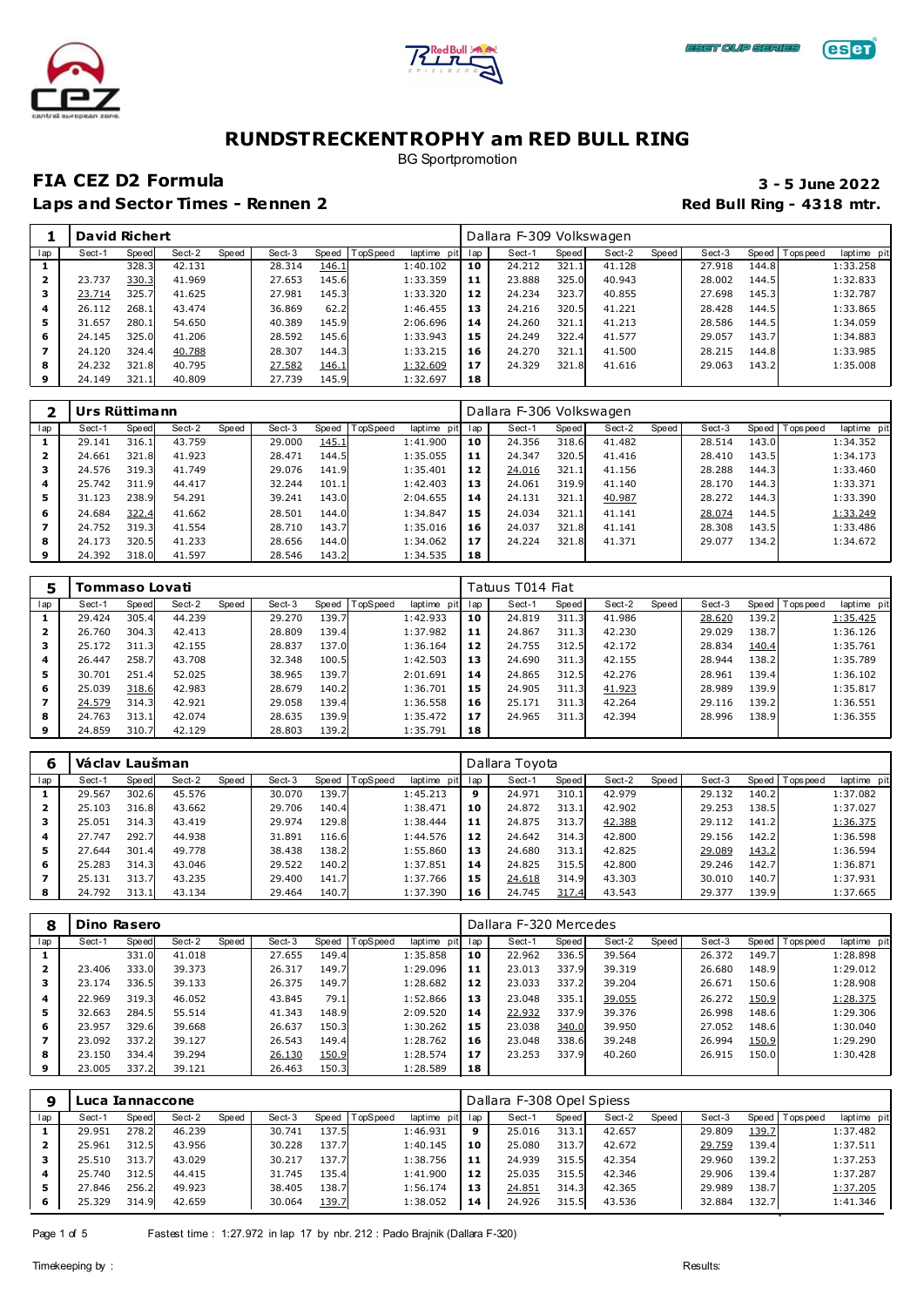





BG Sportpromotion

**FIA CEZ D2 Formula 3 - 5 June 2022 Laps and Sector Times - Rennen 2 Red Bull Ring - 4318 mtr.** 

|  | 314.9 | ⊤∠. <i>J</i> ⊥⊥ | 30.008<br>. | .30.<br>1 J J I<br>$\sim$ $\sim$ | $\sim$ $\sim$ $\sim$ $\sim$<br>-:37.671 | .       | ີ້<br><b>49.TJ1</b>          | -<br>$  -$ | 43.096<br>. | 30.4   | 138.5<br>. | 1:39.018<br>. |
|--|-------|-----------------|-------------|----------------------------------|-----------------------------------------|---------|------------------------------|------------|-------------|--------|------------|---------------|
|  | 313.1 | 42.289          | 29.826      | 130<br>⊥ <i>J J</i>              | 37.282                                  | .<br>16 | $\sim$ $-$<br>,431<br>29.491 | $316 - 1$  | 2.440       | 29.981 | 138.2      | . 7.852       |

| 10  | Juju Noda |       |        |       |        |       |          |             |     | Tatuus Renault Formula Regional |       |        |       |        |       |                 |             |
|-----|-----------|-------|--------|-------|--------|-------|----------|-------------|-----|---------------------------------|-------|--------|-------|--------|-------|-----------------|-------------|
| lap | Sect-1    | Speed | Sect-2 | Speed | Sect-3 | Speed | TopSpeed | laptime pit | lap | Sect-1                          | Speed | Sect-2 | Speed | Sect-3 |       | Speed Tops peed | laptime pit |
|     |           | 321.: | 42.422 |       | 28.229 | 148.0 |          | 1:39.078    | 10  | 23.544                          | 331.0 | 40.155 |       | 27.861 | 147.8 |                 | 1:31.560    |
|     | 23.787    | 336.5 | 40.839 |       | 28.133 | 145.6 |          | 1:32.759    | 11  | 23.503                          | 333.7 | 40.089 |       | 27.959 | 144.8 |                 | 1:31.551    |
|     | 23.798    | 334.4 | 40.658 |       | 28.818 | 140.7 |          | 1:33.274    | 12  | 23.560                          | 333.7 | 40.102 |       | 27.807 | 148.3 |                 | 1:31.469    |
| 4   | 25.552    | 298.7 | 42.969 |       | 37.691 | 77.4  |          | 1:46.212    | 13  | 23.580                          | 331.7 | 40.173 |       | 27.840 | 148.6 |                 | 1:31.593    |
| 5   | 32.055    | 249.5 | 54.585 |       | 41.255 | 148.6 |          | 2:07.895    | 14  | 23.576                          | 332.3 | 40.400 |       | 27.737 | 148.6 |                 | 1:31.713    |
| 6   | 23.865    | 335.1 | 41.217 |       | 27.921 | 149.2 |          | 1:33.003    | 15  | 23.393                          | 334.4 | 40.248 |       | 27.797 | 148.3 |                 | 1:31.438    |
|     | 24.439    | 329.6 | 41.220 |       | 27.859 | 147.5 |          | 1:33.518    | 16  | 23.639                          | 333.0 | 40.249 |       | 27.775 | 148.9 |                 | 1:31.663    |
| 8   | 23.705    | 332.3 | 40.542 |       | 27.878 | 148.3 |          | 1:32.125    | 17  | 23.530                          | 335.1 | 40.232 |       | 27.979 | 148.0 |                 | 1:31.741    |
|     | 23.610    | 331.0 | 40.308 |       | 27.685 | 148.9 |          | 1:31.603    | 18  |                                 |       |        |       |        |       |                 |             |

| 14  | Andrea Benalli |       |        |       |        |       |                 |                |     | Dallara F-309 Volkswagen |       |        |       |        |       |                 |             |
|-----|----------------|-------|--------|-------|--------|-------|-----------------|----------------|-----|--------------------------|-------|--------|-------|--------|-------|-----------------|-------------|
| lap | Sect-1         | Speed | Sect-2 | Speed | Sect-3 | Speed | <b>TopSpeed</b> | laptime<br>pit | lap | Sect-1                   | Speed | Sect-2 | Speed | Sect-3 |       | Speed Tops peed | laptime pit |
|     |                | 337.9 | 41.220 |       | 27.782 | 147.2 |                 | 1:36.973       | 10  | 23.777                   | 332.3 | 40.300 |       | 27.425 | 146.7 |                 | 1:31.502    |
| 2   | 23.798         | 331.7 | 41.027 |       | 27,460 | 147.2 |                 | 1:32.285       | 11  | 23.542                   | 334.4 | 40.285 |       | 27.406 | 148.0 |                 | 1:31.233    |
|     | 23.523         | 332.3 | 40.389 |       | 27.439 | 147.2 |                 | 1:31.351       | 12  | 23.654                   | 335.8 | 40.280 |       | 27.415 | 147.5 |                 | 1:31.349    |
| 4   | 23.515         | 309.5 | 43.977 |       | 39.986 | 92.0  |                 | 1:47.478       | 13  | 23.466                   | 331.0 | 40.314 |       | 27.624 | 145.1 |                 | 1:31.404    |
| 5   | 32.432         | 254.6 | 55.135 |       | 41.241 | 146.7 |                 | 2:08.808       | 14  | 23.634                   | 332.3 | 40.487 |       | 27.503 | 146.7 |                 | 1:31.624    |
| 6   | 23.495         | 336.5 | 43.650 |       | 27.536 | 147.8 |                 | 1:34.681       | 15  | 23.582                   | 333.7 | 40.425 |       | 27.483 | 145.9 |                 | 1:31.490    |
|     | 23.426         | 335.8 | 44.993 |       | 28.922 | 147.2 |                 | 1:37.341       | 16  | 23.600                   | 333.0 | 40.347 |       | 27.682 | 146.7 |                 | 1:31.629    |
| 8   | 23.686         | 337.2 | 40.781 |       | 27.525 | 148.3 |                 | 1:31.992       | 17  | 23.761                   | 334.4 | 40.707 |       | 27.688 | 146.9 |                 | 1:32.156    |
| 9   | 23.396         | 335.8 | 40.832 |       | 27.555 | 149.7 |                 | 1:31.783       | 18  |                          |       |        |       |        |       |                 |             |

|     | 15   Daniel Tapinos |       |        |       |        |       |          |                 |  | Dallara F-308 NEB Mugen |       |        |       |        |              |                 |                 |     |
|-----|---------------------|-------|--------|-------|--------|-------|----------|-----------------|--|-------------------------|-------|--------|-------|--------|--------------|-----------------|-----------------|-----|
| lap | Sect-′              | Speed | Sect-2 | Speed | Sect-3 | Speed | TopSpeed | laptime pit lap |  | Sect-                   | Speed | Sect-2 | Speed | Sect-3 |              | Speed Tops peed | laptime         | pit |
|     |                     | 321.1 | 42.337 |       | 28.589 | 143.2 |          | 1:43.038        |  | 24.206                  | 322.4 | 41.476 |       | 28.674 | <u>144.5</u> |                 | <u>.:34.356</u> |     |

| 16  | Denis Mezzacasa |       |        |       |        |       |          |             |     | Tatuus FR Renault |       |        |         |        |       |                 |             |
|-----|-----------------|-------|--------|-------|--------|-------|----------|-------------|-----|-------------------|-------|--------|---------|--------|-------|-----------------|-------------|
| lap | Sect-1          | Speed | Sect-2 | Speed | Sect-3 | Speed | TopSpeed | laptime pit | lap | Sect-1            | Speed | Sect-2 | Speed ' | Sect-3 |       | Speed Tops peed | laptime pit |
|     | 28.792          | 305.4 | 44.752 |       | 29.371 | 135.2 |          | 1:42.915    | 9   | 25.330            | 298.7 | 42.829 |         | 29.134 | 136.6 |                 | 1:37.293    |
|     | 25.241          | 306.6 | 43.279 |       | 29.482 | 134.2 |          | 1:38.002    | 10  | 25.241            | 299.8 | 42.645 |         | 28.933 | 135.8 |                 | 1:36.819    |
| з   | 25.315          | 300.9 | 42.959 |       | 29.869 | 132.4 |          | 1:38.143    | 11  | 25.108            | 300.9 | 42.720 |         | 29.096 | 135.8 |                 | 1:36.924    |
| 4   | 26.244          | 296.5 | 43.904 |       | 31.048 | 120.0 |          | 1:41.196    | 12  | 25.131            | 300.9 | 42.641 |         | 28.981 | 136.8 |                 | 1:36.753    |
| 5   | 29.626          | 251.4 | 51.666 |       | 38.864 | 135.2 |          | 2:00.156    | 13  | 25.197            | 300.3 | 42.675 |         | 28.906 | 136.3 |                 | 1:36.778    |
| 6   | 25.393          | 305.4 | 42.947 |       | 29.058 | 136.6 |          | 1:37.398    | 14  | 25.131            | 302.0 | 42.480 |         | 28.932 | 137.5 |                 | 1:36.543    |
|     | 25.267          | 304.8 | 42.736 |       | 29.118 | 136.1 |          | 1:37.121    | 15  | 25.287            | 300.9 | 42.682 |         | 28.844 | 137.5 |                 | 1:36.813    |
| 8   | 25.151          | 301.4 | 42.633 |       | 29.393 | 136.3 |          | 1:37.177    | 16  | 25.251            | 307.7 | 42.790 |         | 29.164 | 135.8 |                 | 1:37.205    |

| 20  | <b>Stig Larsen</b> |       |        |       |        |       |                 |             |     | Dallara F-312 Volkswagen |       |        |       |        |       |                 |             |
|-----|--------------------|-------|--------|-------|--------|-------|-----------------|-------------|-----|--------------------------|-------|--------|-------|--------|-------|-----------------|-------------|
| lap | Sect-1             | Speed | Sect-2 | Speed | Sect-3 | Speed | <b>TopSpeed</b> | laptime pit | lap | Sect-1                   | Speed | Sect-2 | Speed | Sect-3 |       | Speed Tops peed | laptime pit |
|     | 29.996             | 313.7 | 42.422 |       | 30.214 | 138.9 |                 | 1:42.632    | 10  | 24.648                   | 313.1 | 41.647 |       | 28.808 | 140.4 |                 | 1:35.103    |
|     | 25.071             | 314.9 | 42.963 |       | 29.040 | 140.2 |                 | 1:37.074    | 11  | 24.531                   | 313.7 | 41.790 |       | 29.425 | 139.4 |                 | 1:35.746    |
| з   | 24.752             | 312.5 | 42.036 |       | 29.202 | 121.1 |                 | 1:35.990    | 12  | 24.640                   | 313.7 | 41.864 |       | 29.050 | 140.2 |                 | 1:35.554    |
| 4   | 26.760             | 303.7 | 44.362 |       | 31.288 | 120.9 |                 | 1:42.410    | 13  | 24.881                   | 310.1 | 42.072 |       | 29.119 | 140.2 |                 | 1:36.072    |
| 5   | 30.948             | 259.9 | 52.800 |       | 39.508 | 138.9 |                 | 2:03.256    | 14  | 24.904                   | 313.7 | 41.758 |       | 28.846 | 141.2 |                 | 1:35.508    |
| 6   | 24.864             | 316.8 | 42.055 |       | 29.717 | 137.7 |                 | 1:36.636    | 15  | 24.914                   | 312.5 | 41.517 |       | 29.165 | 142.7 |                 | 1:35.596    |
|     | 25.343             | 308.9 | 43.314 |       | 29.145 | 139.7 |                 | 1:37.802    | 16  | 24.787                   | 313.7 | 41.499 |       | 28.842 | 139.4 |                 | 1:35.128    |
| 8   | 24.620             | 314.9 | 41.651 |       | 28.867 | 139.4 |                 | 1:35.138    | 17  | 24.483                   | 317.4 | 41.887 |       | 28.898 | 141.7 |                 | 1:35.268    |
| 9   | 24.962             | 304.8 | 41.680 |       | 28.647 | 140.7 |                 | 1:35.289    | 18  |                          |       |        |       |        |       |                 |             |

| 21  | <b>Renato Papaleo</b> |       |        |       |        |       |          |                |     | Dallara F-312 Volkswagen |       |        |       |        |       |                   |             |
|-----|-----------------------|-------|--------|-------|--------|-------|----------|----------------|-----|--------------------------|-------|--------|-------|--------|-------|-------------------|-------------|
| lap | Sect-1                | Speed | Sect-2 | Speed | Sect-3 | Speed | TopSpeed | laptime<br>pit | lap | Sect-1                   | Speed | Sect-2 | Speed | Sect-3 |       | Speed   Tops peed | laptime pit |
|     |                       | 321.1 | 42.593 |       | 28.691 | 146.9 |          | 1:39.882       | 10  | 23.404                   | 331.7 | 39.410 |       | 27.124 | 148.3 |                   | 1:29.938    |
|     | 23.668                | 334.4 | 40.415 |       | 28.363 | 146.1 |          | 1:32.446       | 11  | 23.566                   | 331.7 | 39.638 |       | 27.314 | 148.6 |                   | 1:30.518    |
| з   | 23.737                | 339.3 | 40.477 |       | 28.466 | 141.4 |          | 1:32.680       | 12  | 23.431                   | 333.7 | 39.481 |       | 27.277 | 148.3 |                   | 1:30.189    |
| 4   | 24.592                | 324.4 | 42.234 |       | 38.276 | 79.7  |          | 1:45.102       | 13  | 23.449                   | 331.7 | 39.430 |       | 27.331 | 147.8 |                   | 1:30.210    |
| 5   | 31.752                | 267.6 | 55.077 |       | 40.604 | 151.7 |          | 2:07.433       | 14  | 23.368                   | 332.3 | 48.628 |       | 27.032 | 150.6 |                   | 1:39.028    |
| 6   | 23.525                | 339.3 | 41.828 |       | 27.232 | 146.9 |          | 1:32.585       | 15  | 23.085                   | 340.7 | 39.458 |       | 27.086 | 149.2 |                   | 1:29.629    |
|     | 23.272                | 337.2 | 39.632 |       | 27.511 | 149.7 |          | 1:30.415       | 16  | 23.260                   | 333.7 | 39.421 |       | 27.167 | 149.2 |                   | 1:29.848    |
| 8   | 23.394                | 333.0 | 39.444 |       | 27.184 | 150.0 |          | 1:30.022       | 17  | 23.242                   | 335.8 | 39.047 |       | 27.025 | 149.2 |                   | 1:29.314    |
| 9   | 23.118                | 333.0 | 39.604 |       | 27.204 | 148.9 |          | 1:29.926       | 18  |                          |       |        |       |        |       |                   |             |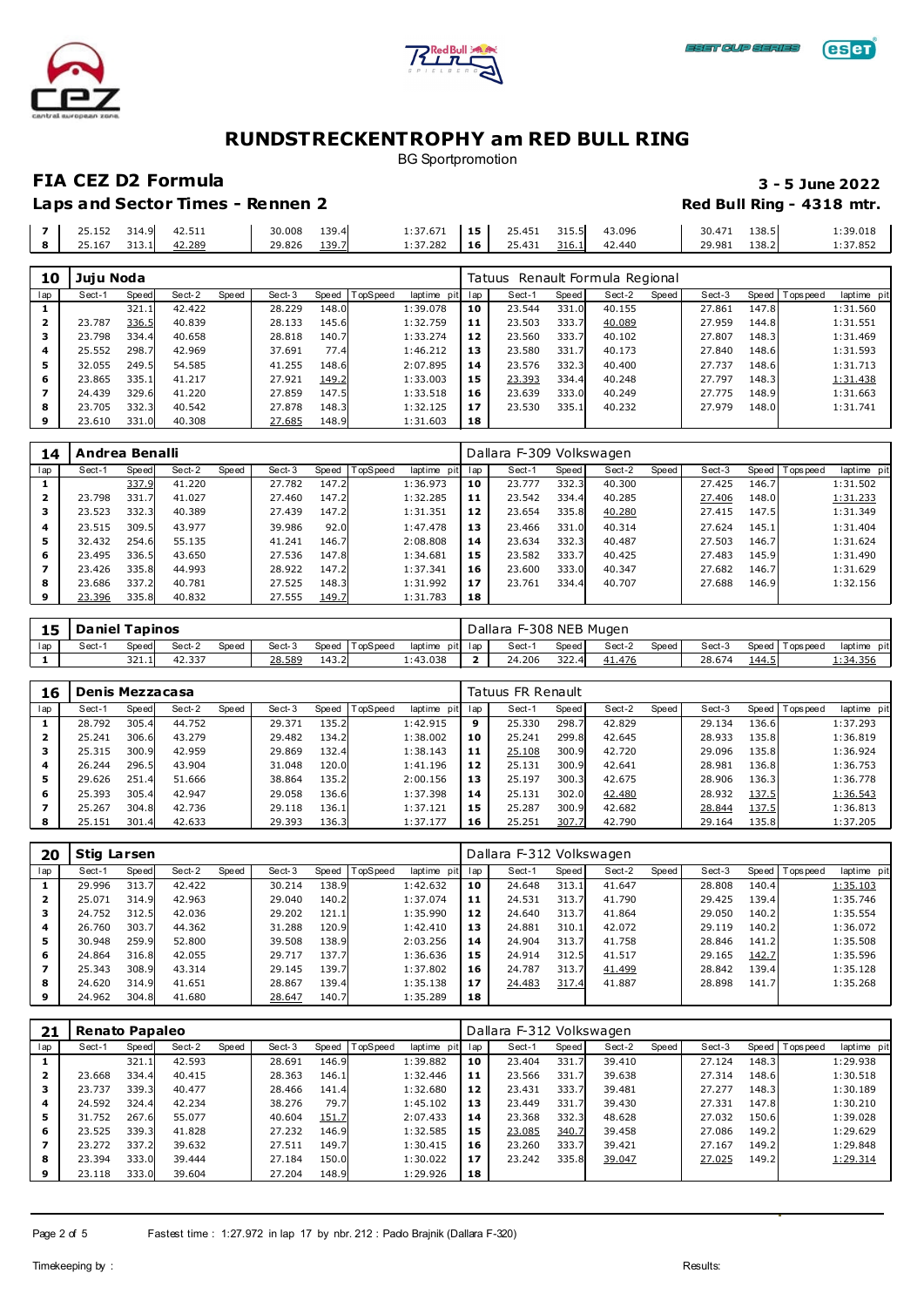





BG Sportpromotion

### **FIA CEZ D2 Formula 3 - 5 June 2022**

| 23  | Vojtěch Birgus |       |        |       |        |       |          |                 |     | Tatuus T014 Fiat |       |        |       |        |       |            |            |
|-----|----------------|-------|--------|-------|--------|-------|----------|-----------------|-----|------------------|-------|--------|-------|--------|-------|------------|------------|
| lap | Sect-1         | Speed | Sect-2 | Speed | Sect-3 | Speed | TopSpeed | laptime<br>pitl | lap | Sect-1           | Speed | Sect-2 | Speed | Sect-3 | Speed | T ops peed | laptime pi |
|     | 28.848         | 306.0 | 43.864 |       | 29.479 | 137.0 |          | 1:42.191        | 10  | 25.388           | 307.7 | 42.354 |       | 28.773 | 138.9 |            | 1:36.515   |
| 2   | 25.644         | 310.7 | 43.297 |       | 29,000 | 136.3 |          | 1:37.941        | 11  | 24.873           | 307.7 | 42.122 |       | 28.830 | 137.0 |            | 1:35.825   |
| 3   | 25.029         | 308.3 | 42.117 |       | 28.624 | 138.0 |          | 1:35.770        | 12  | 24.977           | 309.5 | 41.929 |       | 28.777 | 139.2 |            | 1:35.683   |
| 4   | 26.744         | 286.0 | 44.097 |       | 32.131 | 105.5 |          | 1:42.972        | 13  | 24.848           | 311.3 | 41.987 |       | 28.895 | 138.7 |            | 1:35.730   |
| 5   | 30.626         | 279.1 | 52.182 |       | 39.125 | 138.0 |          | 2:01.933        | 14  | 24.994           | 309.5 | 41.869 |       | 28.789 | 139.7 |            | 1:35.652   |
| 6   | 25.299         | 311.3 | 42.737 |       | 28.585 | 137.5 |          | 1:36.621        | 15  | 24.791           | 313.1 | 42.140 |       | 28.685 | 138.2 |            | 1:35.616   |
|     | 24.979         | 310.7 | 43.251 |       | 29.059 | 138.5 |          | 1:37.289        | 16  | 24.829           | 313.1 | 42.334 |       | 29.055 | 139.7 |            | 1:36.218   |
| 8   | 24.733         | 316.1 | 42.092 |       | 28,820 | 138.9 |          | 1:35.645        | 17  | 24.959           | 314.9 | 42.506 |       | 29.027 | 138.5 |            | 1:36.492   |
| 9   | 24.826         | 311.9 | 42.275 |       | 28.761 | 139.7 |          | 1:35.862        | 18  |                  |       |        |       |        |       |            |            |

| 33  | Adam Kovác |       |        |       |        |       |          |                 |   | Tatuus FR Renault |       |        |       |        |       |                 |                |
|-----|------------|-------|--------|-------|--------|-------|----------|-----------------|---|-------------------|-------|--------|-------|--------|-------|-----------------|----------------|
| lap | Sect-1     | Speed | Sect-2 | Speed | Sect-3 | Speed | TopSpeed | laptime pit lap |   | Sect-1            | Speed | Sect-2 | Speed | Sect-3 |       | Speed Tops peed | pit<br>laptime |
|     | Pit Out    | 271.2 | 47.119 |       | 33.671 | 127.1 |          | l:46.661        |   | 26.510            | 284.5 | 44.832 |       | 30.899 | 128.8 |                 | 1:42.241       |
|     | 26.851     | 287.0 | 45.016 |       | 31.033 | 129.2 |          | 1:42.900        |   | <u>26.440</u>     | 286.0 | 44.677 |       | 32.061 | 83.8  |                 | 1:43.178       |
|     | 26.542     | 289.  | 45.338 |       | 31.243 | 128.8 |          | 1:43.123        | 6 |                   |       |        |       |        |       |                 |                |

| 39  |        |       | <b>Edoardo Bonanomi</b> |       |        |       |                 |                |     | Mygale Fiat |       |        |         |        |       |                 |             |
|-----|--------|-------|-------------------------|-------|--------|-------|-----------------|----------------|-----|-------------|-------|--------|---------|--------|-------|-----------------|-------------|
| lap | Sect-1 | Speed | Sect-2                  | Speed | Sect-3 | Speed | <b>TopSpeed</b> | laptime<br>pit | lap | Sect-1      | Speed | Sect-2 | Speed ' | Sect-3 |       | Speed Tops peed | laptime pit |
|     | 29.378 | 316.1 | 43.964                  |       | 29.322 | 141.7 |                 | 1:42.664       | 10  | 24.338      | 317.4 | 41.398 |         | 28.674 | 140.2 |                 | 1:34.410    |
| 2   | 25.076 | 318.0 | 42.001                  |       | 28.971 | 141.2 |                 | 1:36.048       | 11  | 24.409      | 317.4 | 41.427 |         | 29.085 | 138.5 |                 | 1:34.921    |
| з   | 24.344 | 323.7 | 42.409                  |       | 29.112 | 138.9 |                 | 1:35.865       | 12  | 24.633      | 314.9 | 41.880 |         | 29,406 | 139.9 |                 | 1:35.919    |
| 4   | 26.665 | 293.8 | 44.486                  |       | 31.378 | 119.5 |                 | 1:42.529       | 13  | 24.784      | 311.9 | 42.033 |         | 28.979 | 139.7 |                 | 1:35.796    |
| 5   | 30.783 | 251.8 | 52.822                  |       | 39.782 | 139.9 |                 | 2:03.387       | 14  | 24.635      | 314.9 | 42.832 |         | 29.366 | 140.4 |                 | 1:36.833    |
| 6   | 24.813 | 321.8 | 41.699                  |       | 29.613 | 140.9 |                 | 1:36.125       | 15  | 24.973      | 313.1 | 41.884 |         | 29.098 | 139.2 |                 | 1:35.955    |
|     | 25.251 | 317.4 | 41.937                  |       | 28.677 | 140.7 |                 | 1:35.865       | 16  | 24.730      | 313.7 | 41.804 |         | 29.012 | 140.2 |                 | 1:35.546    |
| 8   | 24.673 | 313.1 | 41.697                  |       | 28.676 | 141.2 |                 | 1:35.046       | 17  | 24.428      | 315.5 | 41.952 |         | 29.331 | 139.2 |                 | 1:35.711    |
|     | 25.525 | 313.7 | 41.965                  |       | 28.344 | 141.4 |                 | 1:35.834       | 18  |             |       |        |         |        |       |                 |             |

| 42  | Davide Pedetti |       |        |       |        |       |                 |                |     | Dallara F-317 Toyota |       |        |       |        |       |                 |             |
|-----|----------------|-------|--------|-------|--------|-------|-----------------|----------------|-----|----------------------|-------|--------|-------|--------|-------|-----------------|-------------|
| lap | Sect-1         | Speed | Sect-2 | Speed | Sect-3 | Speed | <b>TopSpeed</b> | laptime<br>pit | lap | Sect-1               | Speed | Sect-2 | Speed | Sect-3 |       | Speed Tops peed | laptime pit |
|     |                | 321.8 | 42.280 |       | 28.047 | 144.5 |                 | 1:40.930       | 10  | 24.663               | 316.8 | 41.520 |       | 28.167 | 143.0 |                 | 1:34.350    |
| 2   | 24.177         | 325.7 | 41.125 |       | 27.963 | 143.5 |                 | 1:33.265       | 11  | 24.426               | 318.6 | 41.318 |       | 27.854 | 144.0 |                 | 1:33.598    |
|     | 24.167         | 325.7 | 41.390 |       | 27.841 | 144.3 |                 | 1:33.398       | 12  | 24.601               | 316.1 | 41.472 |       | 27.845 | 145.1 |                 | 1:33.918    |
| 4   | 26.559         | 226.8 | 44.005 |       | 36.406 | 66.7  |                 | 1:46.970       | 13  | 24.181               | 318.6 | 41.447 |       | 28.067 | 144.0 |                 | 1:33.695    |
| 5   | 31.525         | 241.7 | 54.555 |       | 40.177 | 142.7 |                 | 2:06.257       | 14  | 24.312               | 318.6 | 41.320 |       | 27.870 | 144.5 |                 | 1:33.502    |
| 6   | 24.253         | 322.4 | 41.625 |       | 27.759 | 145.3 |                 | 1:33.637       | 15  | 24.205               | 319.9 | 41.334 |       | 27.919 | 143.0 |                 | 1:33.458    |
|     | 24.262         | 321.8 | 41.509 |       | 28.173 | 144.0 |                 | 1:33.944       | 16  | 24.298               | 320.5 | 41.097 |       | 27.768 | 144.8 |                 | 1:33.163    |
| 8   | 24.234         | 319.3 | 41.764 |       | 28.084 | 144.8 |                 | 1:34.082       | 17  | 24.036               | 319.9 | 40.999 |       | 28.186 | 142.7 |                 | 1:33.221    |
| 9   | 24.905         | 316.1 | 41.537 |       | 28.122 | 142.2 |                 | 1:34.564       | 18  |                      |       |        |       |        |       |                 |             |

| 44  | Sandro Zeller |       |        |       |        |       |         |                |     | Dallara F-312 Mercedes |       |        |       |        |       |                 |             |
|-----|---------------|-------|--------|-------|--------|-------|---------|----------------|-----|------------------------|-------|--------|-------|--------|-------|-----------------|-------------|
| lap | Sect-1        | Speed | Sect-2 | Speed | Sect-3 | Speed | opSpeed | laptime<br>pit | lap | Sect-1                 | Speed | Sect-2 | Speed | Sect-3 |       | Speed Tops peed | laptime pit |
|     |               | 319.9 | 40.021 |       | 26.325 | 146.9 |         | 1:32.734       | 10  | 23.283                 | 322.4 | 39.223 |       | 25.908 | 147.8 |                 | 1:28.414    |
| 2   | 23.613        | 323.1 | 39.508 |       | 26.102 | 147.2 |         | 1:29.223       | 11  | 23.369                 | 323.1 | 39.272 |       | 25.803 | 147.8 |                 | 1:28.444    |
| з   | 23.501        | 323.1 | 39.396 |       | 26.249 | 146.4 |         | 1:29.146       | 12  | 23.376                 | 323.7 | 39.279 |       | 25,800 | 148.3 |                 | 1:28.455    |
| 4   | 23.941        | 279.6 | 45.918 |       | 43.383 | 101.5 |         | 1:53.242       | 13  | 23.242                 | 321.8 | 39.182 |       | 25.791 | 148.3 |                 | 1:28.215    |
| 5   | 31.983        | 229.7 | 57.247 |       | 41.177 | 146.7 |         | 2:10.407       | 14  | 23.315                 | 325.7 | 40.037 |       | 26.698 | 147.5 |                 | 1:30.050    |
| 6   | 23.541        | 320.5 | 39.469 |       | 26.142 | 148.3 |         | 1:29.152       | 15  | 23.562                 | 323.7 | 39.459 |       | 26.296 | 148.9 |                 | 1:29.317    |
|     | 23.388        | 324.4 | 39.112 |       | 25.874 | 148.0 |         | 1:28.374       | 16  | 23.157                 | 329.0 | 40.117 |       | 26.154 | 148.6 |                 | 1:29.428    |
| 8   | 23.414        | 321.8 | 39.198 |       | 25.671 | 148.9 |         | 1:28.283       | 17  | 23.276                 | 325.0 | 39.306 |       | 27.548 | 121.8 |                 | 1:30.130    |
| 9   | 23.307        | 322.4 | 39.296 |       | 25.831 | 147.8 |         | 1:28.434       | 18  |                        |       |        |       |        |       |                 |             |

| 46  | Riccardo Perego |       |        |       |        |       |                |             |     | Dallara F-312 Volkswagen |         |        |       |        |       |            |             |
|-----|-----------------|-------|--------|-------|--------|-------|----------------|-------------|-----|--------------------------|---------|--------|-------|--------|-------|------------|-------------|
| lap | Sect-1          | Speed | Sect-2 | Speed | Sect-3 |       | Speed TopSpeed | laptime pit | lap | Sect-1                   | Speed I | Sect-2 | Speed | Sect-3 | Speed | T ops peed | laptime pit |
|     |                 | 331.0 | 41.950 |       | 28.061 | 146.1 |                | 1:39.486    |     | 31.665                   | 255.4   | 54.772 |       | 40.906 | 146.1 |            | 2:07.343    |
|     | 24.189          | 332.3 | 41.119 |       | 27.532 | 144.8 |                | 1:32.840    | 6   | 24.379                   | 327.0   | 40.653 |       | 27.759 | 148.0 |            | 1:32.791    |
|     | 24.665          | 328.3 | 41.045 |       | 27.403 | 148.6 |                | 1:33.113    |     | 53.678                   | 234.0   | 49.015 |       | Pit In |       |            | 2:21.853    |
|     | 26.011          | 298.1 | 43.247 |       | 37.522 | 67.6  |                | 1:46.780    | 8   |                          |         |        |       |        |       |            |             |

| 51  |        |       | Bernardo Pellegrini |       |        |       |          |                 |     | Dallara F-313 Volkswagen |       |        |       |        |       |                 |             |
|-----|--------|-------|---------------------|-------|--------|-------|----------|-----------------|-----|--------------------------|-------|--------|-------|--------|-------|-----------------|-------------|
| lap | Sect-1 | Speed | Sect-2              | Speed | Sect-3 | Speed | TopSpeed | laptime pit lap |     | Sect-1                   | Speed | Sect-2 | Speed | Sect-3 |       | Speed Tops peed | laptime pit |
|     |        | 333.0 | 40.923              |       | 26.761 | 147.8 |          | 1:34.269        | 10  | 23.194                   | 330.3 | 39.675 |       | 26.011 | 148.3 |                 | 1:28.880    |
|     | 23.453 | 331.0 | 39.523              |       | 26.290 | 149.2 |          | 1:29.266        | -11 | 23.438                   | 330.3 | 39.185 |       | 26.024 | 149.7 |                 | 1:28.647    |
|     | 23.480 | 330.3 | 39.302              |       | 26.315 | 148.3 |          | 1:29.097        | 12  | 23.202                   | 332.3 | 39.199 |       | 26.231 | 149.7 |                 | 1:28.632    |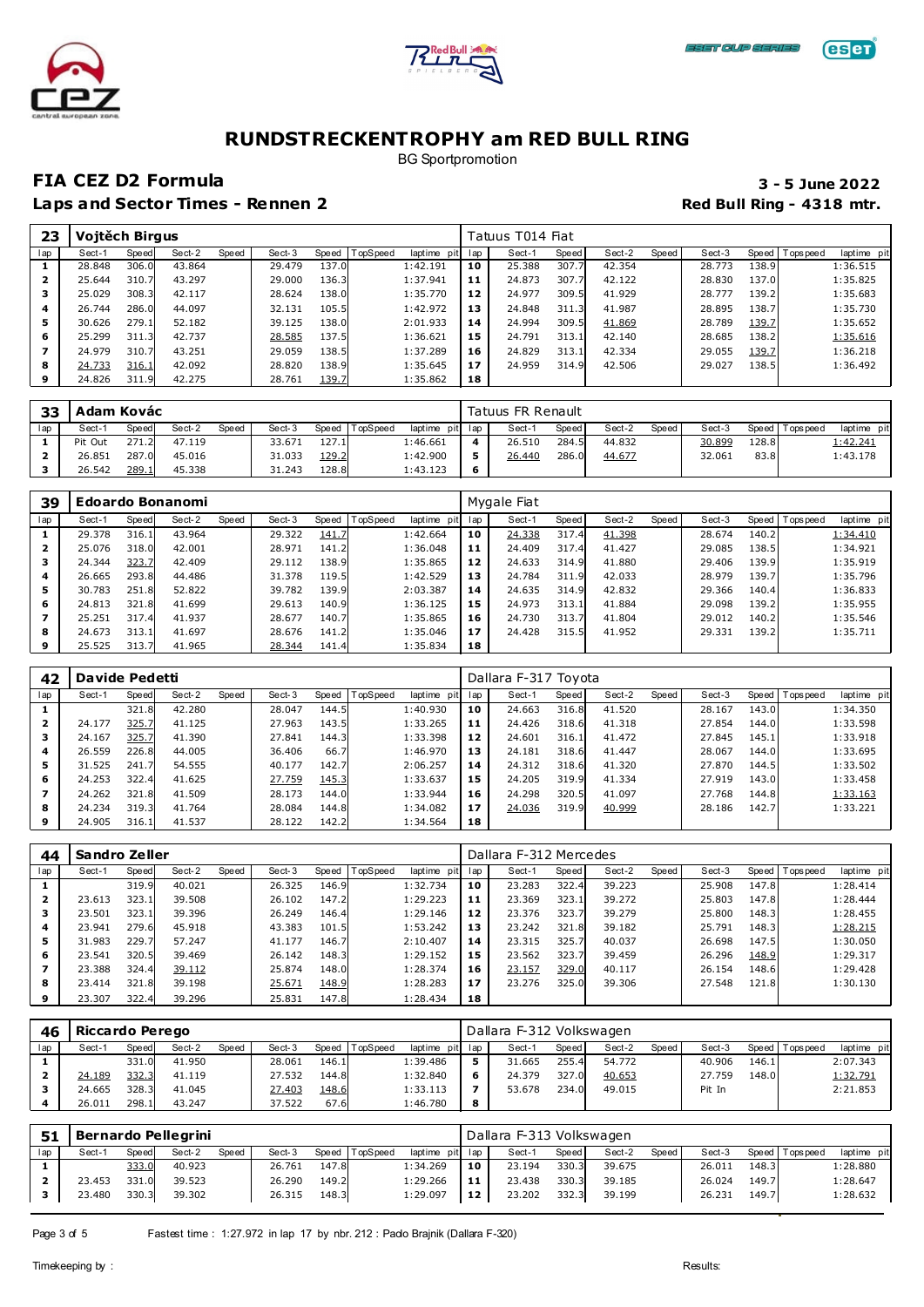





BG Sportpromotion

### **FIA CEZ D2 Formula 3 - 5 June 2022**

|   | 23.302 | 295.4 | 45.965 | 43.473 | 90.0  | 1:52.740 | 13  | 23.078 | 331.<br>.0 <sub>l</sub> | 39.217 | 26.132 | 149.4 | 1:28.427 |
|---|--------|-------|--------|--------|-------|----------|-----|--------|-------------------------|--------|--------|-------|----------|
|   | 32.763 | 250.3 | 55.901 | 41.504 | 146.4 | 2:10.168 | 14  | 23.224 | 331<br>.ol              | 39.563 | 27.481 | 145.1 | 1:30.268 |
| 6 | 23.874 | 327.6 | 39.649 | 26.052 | 150.0 | 1:29.575 | 15  | 23.397 | 331.0                   | 39.607 | 26.772 | 146.9 | 1:29.776 |
|   | 23.158 | 333.0 | 39.142 | 25.943 | 150.0 | 1:28.243 | 16  | 23.250 | 331                     | 39.381 | 26.809 | 149.7 | 1:29.440 |
| 8 | 23.127 | 332.3 | 39.351 | 26.525 | 145.9 | 1:29.003 | -17 | 23.350 | 331                     | 39.254 | 26.435 | 149.7 | 1:29.039 |
|   | 23.273 | 330.3 | 39.265 | 26.214 | 149.7 | 1:28.752 | 18  |        |                         |        |        |       |          |

| 54  |        | ⊺omás Chabr |        |       |        |       |                 |                 |     | Dallara F-308 |       |        |       |        |       |                 |             |
|-----|--------|-------------|--------|-------|--------|-------|-----------------|-----------------|-----|---------------|-------|--------|-------|--------|-------|-----------------|-------------|
| lap | Sect-1 | Speed       | Sect-2 | Speed | Sect-3 | Speed | <b>TopSpeed</b> | laptime<br>pitl | lap | Sect-1        | Speed | Sect-2 | Speed | Sect-3 |       | Speed Tops peed | laptime pit |
|     |        | 321.8       | 42.388 |       | 28.157 | 147.2 |                 | 1:40.287        | 10  | 23.923        | 322.4 | 40.168 |       | 27.446 | 145.9 |                 | 1:31.537    |
| 2   | 23.736 | 334.4       | 41.151 |       | 27.601 | 145.9 |                 | 1:32.488        | 11  | 23.756        | 325.0 | 40.042 |       | 27.383 | 146.4 |                 | 1:31.181    |
| з   | 24.206 | 326.3       | 40.379 |       | 27.746 | 144.8 |                 | 1:32.331        | 12  | 23.771        | 325.7 | 39.916 |       | 27.227 | 146.9 |                 | 1:30.914    |
| 4   | 25.082 | 318.0       | 42.166 |       | 38.479 | 74.0  |                 | 1:45.727        | 13  | 24.194        | 329.0 | 40.211 |       | 27.463 | 146.1 |                 | 1:31.868    |
| 5   | 32.037 | 268.1       | 54.479 |       | 41.385 | 146.7 |                 | 2:07.901        | 14  | 23.756        | 324.4 | 40.661 |       | 27.403 | 146.1 |                 | 1:31.820    |
| 6   | 23.725 | 328.3       | 40.792 |       | 27.506 | 146.9 |                 | 1:32.023        | 15  | 23.568        | 327.0 | 40.196 |       | 27.540 | 146.9 |                 | 1:31.304    |
|     | 23.472 | 327.0       | 40.031 |       | 27.031 | 146.4 |                 | 1:30.534        | 16  | 23.493        | 326.3 | 40.474 |       | 27.442 | 147.2 |                 | 1:31.409    |
| 8   | 23.321 | 327.0       | 39.963 |       | 27.103 | 147.2 |                 | 1:30.387        | 17  | 23.581        | 328.3 | 40.482 |       | 28.698 | 136.8 |                 | 1:32.761    |
| 9   | 23.562 | 323.7       | 39.972 |       | 27.343 | 146.1 |                 | 1:30.877        | 18  |               |       |        |       |        |       |                 |             |

| 63  | <b>Beniámin Berta</b> |       |        |       |        |       |          |             |     | Dallara F-313 Toyota |       |        |       |        |       |                 |             |
|-----|-----------------------|-------|--------|-------|--------|-------|----------|-------------|-----|----------------------|-------|--------|-------|--------|-------|-----------------|-------------|
| lap | Sect-1                | Speed | Sect-2 | Speed | Sect-3 | Speed | TopSpeed | laptime pit | lap | Sect-1               | Speed | Sect-2 | Speed | Sect-3 |       | Speed Tops peed | laptime pit |
|     |                       | 326.3 | 41.766 |       | 27.560 | 144.0 |          | 1:37.610    | 10  | 23.563               | 318.0 | 39.493 |       | 26.818 | 145.3 |                 | 1:29.874    |
|     | 23.741                | 326.3 | 40.695 |       | 27.407 | 147.8 |          | 1:31.843    | 11  | 24.156               | 327.0 | 39.485 |       | 26.611 | 145.9 |                 | 1:30.252    |
| з   | 23.673                | 325.7 | 40.268 |       | 27.509 | 145.6 |          | 1:31.450    | 12  | 23.507               | 321.8 | 39.554 |       | 26.771 | 145.9 |                 | 1:29.832    |
| 4   | 23.721                | 293.3 | 43.891 |       | 40.443 | 89.9  |          | 1:48.055    | 13  | 23.465               | 320.5 | 39.353 |       | 26.852 | 146.1 |                 | 1:29.670    |
| 5   | 32.270                | 247.6 | 55.053 |       | 40.930 | 146.9 |          | 2:08.253    | 14  | 23.545               | 319.9 | 39.570 |       | 26.731 | 146.1 |                 | 1:29.846    |
| 6   | 23.642                | 324.4 | 40.072 |       | 26.471 | 146.9 |          | 1:30.185    | 15  | 23.550               | 319.3 | 39.774 |       | 28.172 | 141.4 |                 | 1:31.496    |
|     | 23.451                | 323.1 | 39.407 |       | 26.641 | 146.7 |          | 1:29.499    | 16  | 23.657               | 318.0 | 39.677 |       | 27.362 | 144.8 |                 | 1:30.696    |
| 8   | 23.484                | 318.0 | 39.439 |       | 26.583 | 145.9 |          | 1:29.506    | 17  | 23.640               | 319.9 | 39.476 |       | 26.770 | 145.1 |                 | 1:29.886    |
| 9   | 23.640                | 318.6 | 39.488 |       | 26.638 | 145.1 |          | 1:29.766    | 18  |                      |       |        |       |        |       |                 |             |

| 68  | Zénó Kovács |       |        |       |        |       |                  |             |     | Tatuus T014 Fiat |       |        |       |        |       |                 |             |
|-----|-------------|-------|--------|-------|--------|-------|------------------|-------------|-----|------------------|-------|--------|-------|--------|-------|-----------------|-------------|
| lap | Sect-1      | Speed | Sect-2 | Speed | Sect-3 |       | Speed   TopSpeed | laptime pit | lap | Sect-1           | Speed | Sect-2 | Speed | Sect-3 |       | Speed Tops peed | laptime pit |
|     | 30.486      | 287.0 | 45.913 |       | 30.873 | 130.7 |                  | 1:47.272    | 9   | 25.716           | 289.6 | 43.232 |       | 29.110 | 134.0 |                 | 1:38.058    |
|     | 26.175      | 292.7 | 44.152 |       | 30.007 | 131.8 |                  | 1:40.334    | 10  | 25.799           | 291.7 | 43.286 |       | 29.104 | 132.9 |                 | 1:38.189    |
| з   | 25.884      | 291.7 | 43.602 |       | 30.513 | 129.4 |                  | 1:39.999    | 11  | 25.730           | 292.7 | 43.457 |       | 29.143 | 134.2 |                 | 1:38.330    |
| 4   | 27.082      | 282.5 | 44.242 |       | 30.740 | 127.3 |                  | 1:42.064    | 12  | 25.584           | 291.7 | 43.438 |       | 29.140 | 133.6 |                 | 1:38.162    |
| 5   | 27.830      | 285.0 | 48.599 |       | 39.347 | 129.2 |                  | 1:55.776    | 13  | 25.707           | 291.7 | 45.333 |       | 29.473 | 134.7 |                 | 1:40.513    |
| 6   | 26.197      | 290.6 | 43.480 |       | 29.798 | 134.2 |                  | 1:39.475    | 14  | 25.734           | 291.7 | 43.977 |       | 29.342 | 134.2 |                 | 1:39.053    |
|     | 25.713      | 291.2 | 43.566 |       | 29.506 | 133.8 |                  | 1:38.785    | 15  | 25.775           | 293.3 | 43.494 |       | 29.477 | 134.5 |                 | 1:38.746    |
| 8   | 25.888      | 290.6 | 43.304 |       | 29.227 | 134.0 |                  | 1:38.419    | 16  | 25.619           | 293.8 | 43.863 |       | 29.322 | 133.8 |                 | 1:38.804    |

| 75  | Mei Shibi |       |        |       |        |       |                 |             |     | Dallara F-308 |       |        |       |        |       |             |             |
|-----|-----------|-------|--------|-------|--------|-------|-----------------|-------------|-----|---------------|-------|--------|-------|--------|-------|-------------|-------------|
| lap | Sect-1    | Speed | Sect-2 | Speed | Sect-3 | Speed | <b>TopSpeed</b> | laptime pit | lap | Sect-1        | Speed | Sect-2 | Speed | Sect-3 | Speed | T ops pee d | laptime pit |
|     |           | 311.3 | 44.788 |       | 28.970 | 144.5 |                 | 1:46.290    | 10  | 24.425        | 314.3 | 41.173 |       | 27.913 | 142.2 |             | 1:33.511    |
|     | 25.361    | 316.1 | 42.192 |       | 28.197 | 144.0 |                 | 1:35.750    | 11  | 24.274        | 318.0 | 41.310 |       | 27.926 | 142.7 |             | 1:33.510    |
| з   | 24.844    | 316.8 | 42.073 |       | 29.089 | 129.0 |                 | 1:36.006    | 12  | 24.273        | 317.4 | 41.256 |       | 27.782 | 143.5 |             | 1:33.311    |
| 4   | 26.893    | 253.4 | 44.608 |       | 32.156 | 105.6 |                 | 1:43.657    | 13  | 24.102        | 315.5 | 41.212 |       | 27.750 | 143.0 |             | 1:33.064    |
| 5   | 30.343    | 277.2 | 52.636 |       | 39.047 | 142.2 |                 | 2:02.026    | 14  | 24.104        | 317.4 | 41.293 |       | 27.885 | 143.2 |             | 1:33.282    |
| 6   | 24.861    | 319.3 | 41.977 |       | 29.310 | 140.9 |                 | 1:36.148    | 15  | 24.203        | 318.0 | 41.399 |       | 27.892 | 142.2 |             | 1:33.494    |
|     | 25.357    | 314.3 | 42.428 |       | 28.370 | 143.7 |                 | 1:36.155    | 16  | 24.384        | 315.5 | 42.194 |       | 28.659 | 140.7 |             | 1:35.237    |
| 8   | 24.487    | 319.3 | 41.892 |       | 28.338 | 144.5 |                 | 1:34.717    | 17  | 24.428        | 313.7 | 41.883 |       | 28.639 | 140.2 |             | 1:34.950    |
| 9   | 25.388    | 310.1 | 41.618 |       | 27.755 | 143.0 |                 | 1:34.761    | 18  |               |       |        |       |        |       |             |             |

| 122 | <b>Dr. Norbert Groer</b> |       |        |       |        |       |          |             |     | Tatuus FR Renault |       |        |       |        |       |           |             |
|-----|--------------------------|-------|--------|-------|--------|-------|----------|-------------|-----|-------------------|-------|--------|-------|--------|-------|-----------|-------------|
| lap | Sect-1                   | Speed | Sect-2 | Speed | Sect-3 | Speed | TopSpeed | laptime pit | lap | Sect-1            | Speed | Sect-2 | Speed | Sect-3 | Speed | Tops peed | laptime pit |
|     | 29.968                   | 313.7 | 45.895 |       | 30.852 | 138.5 |          | 1:46.715    | 9   | 24.978            | 313.7 | 42.847 |       | 30.075 | 138.7 |           | 1:37.900    |
|     | 25.637                   | 318.6 | 44.411 |       | 30.285 | 138.2 |          | 1:40.333    | 10  | 25.038            | 314.9 | 42.644 |       | 29.954 | 136.8 |           | 1:37.636    |
| з   | 25.161                   | 318.6 | 43.975 |       | 30.675 | 137.5 |          | 1:39.811    | 11  | 25.082            | 313.1 | 42.753 |       | 30.120 | 137.7 |           | 1:37.955    |
| 4   | 25.549                   | 313.1 | 44.449 |       | 31.173 | 136.8 |          | 1:41.171    | 12  | 24.938            | 314.9 | 42.658 |       | 30.551 | 137.5 |           | 1:38.147    |
| 5   | 27.652                   | 306.6 | 49.623 |       | 39.625 | 136.3 |          | 1:56.900    | 13  | 25.053            | 316.1 | 42.889 |       | 31.068 | 136.3 |           | 1:39.010    |
| 6   | 25.314                   | 315.5 | 42.783 |       | 30.652 | 137.7 |          | 1:38.749    | 14  | 26.027            | 313.1 | 43.542 |       | 31.630 | 133.8 |           | 1:41.199    |
|     | 25.519                   | 314.3 | 42.809 |       | 30.891 | 137.7 |          | 1:39.219    | 15  | 25.170            | 315.5 | 42.795 |       | 30.374 | 137.5 |           | 1:38.339    |
| 8   | 25.065                   | 313.1 | 42.903 |       | 30.716 | 137.7 |          | 1:38.684    | 16  | 25.058            | 316.1 | 43.015 |       | 30.620 | 136.8 |           | 1:38.693    |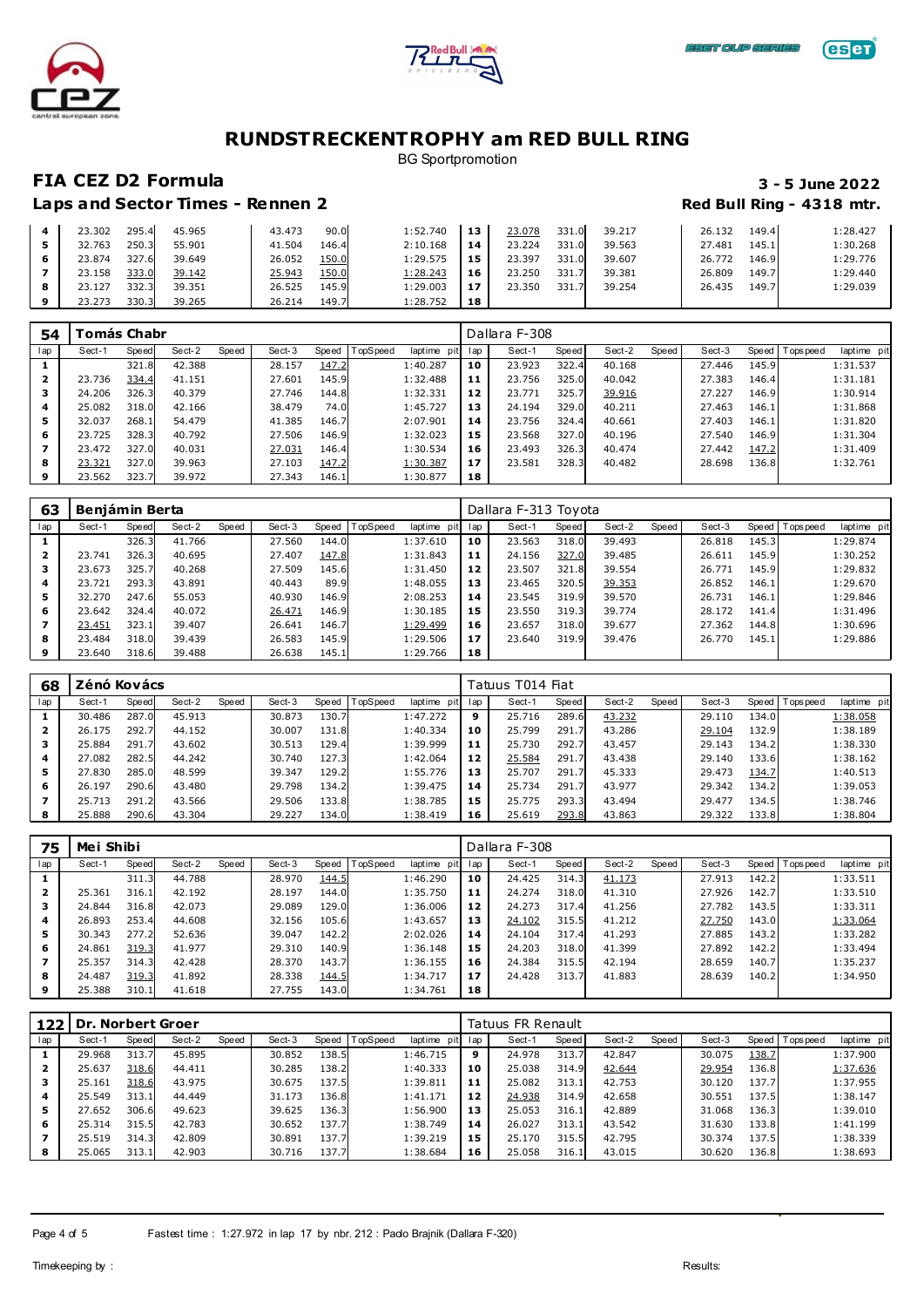



# **eser**

# **RUNDSTRECKENTROPHY am RED BULL RING**

BG Sportpromotion

### **FIA CEZ D2 Formula 3 - 5 June 2022**

| 146 | Janos Magyar |       |        |       |        |       |          |             |     | Tatuus FM Honda |       |        |         |        |       |                 |             |
|-----|--------------|-------|--------|-------|--------|-------|----------|-------------|-----|-----------------|-------|--------|---------|--------|-------|-----------------|-------------|
| lap | Sect-1       | Speed | Sect-2 | Speed | Sect-3 | Speed | TopSpeed | laptime pit | lap | Sect-1          | Speed | Sect-2 | Speed I | Sect-3 |       | Speed Tops peed | laptime pit |
|     |              | 334.4 | 42.270 |       | 27.711 | 147.8 |          | 1:37.461    | 10  | 23.234          | 332.3 | 39.711 |         | 27.498 | 148.6 |                 | 1:30.443    |
| 2   | 23.435       | 327.0 | 47.700 |       | 28.333 | 149.2 |          | 1:39.468    | 11  | 23.309          | 335.1 | 39.721 |         | 26.926 | 150.0 |                 | 1:29.956    |
| з   | 24.363       | 333.7 | 40.577 |       | 27.388 | 150.0 |          | 1:32.328    | 12  | 23.133          | 336.5 | 39.506 |         | 26.991 | 151.1 |                 | 1:29.630    |
| 4   | 26.863       | 260.7 | 44.488 |       | 34.769 | 68.6  |          | 1:46.120    | 13  | 23.615          | 333.7 | 39.521 |         | 26.875 | 149.7 |                 | 1:30.011    |
| 5   | 32.380       | 275.3 | 53.475 |       | 40.101 | 148.3 |          | 2:05.956    | 14  | 23.042          | 335.1 | 39.665 |         | 26.921 | 150.6 |                 | 1:29.628    |
| 6   | 23.606       | 337.9 | 40.581 |       | 27.746 | 150.0 |          | 1:31.933    | 15  | 23.056          | 334.4 | 39.485 |         | 26.981 | 149.4 |                 | 1:29.522    |
|     | 23.373       | 335.8 | 40.870 |       | 27.292 | 150.3 |          | 1:31.535    | 16  | 23.048          | 333.7 | 39.612 |         | 28.137 | 146.4 |                 | 1:30.797    |
| 8   | 23.998       | 331.0 | 39.931 |       | 27.224 | 149.7 |          | 1:31.153    | 17  | 23.429          | 335.1 | 39.958 |         | 27.614 | 138.2 |                 | 1:31.001    |
| 9   | 23.330       | 332.3 | 39.929 |       | 27.248 | 149.7 |          | 1:30.507    | 18  |                 |       |        |         |        |       |                 |             |

| 212 | <b>Paolo Brainik</b> |       |        |       |        |       |          |             |     | Dallara F-320 Volkswagen |       |        |       |        |       |                 |             |
|-----|----------------------|-------|--------|-------|--------|-------|----------|-------------|-----|--------------------------|-------|--------|-------|--------|-------|-----------------|-------------|
| lap | Sect-1               | Speed | Sect-2 | Speed | Sect-3 | Speed | TopSpeed | laptime pit | lap | Sect-1                   | Speed | Sect-2 | Speed | Sect-3 |       | Speed Tops peed | laptime pit |
|     |                      | 335.8 | 40.827 |       | 27.134 | 150.9 |          | 1:35.297    | 10  | 23.053                   | 335.8 | 39.207 |       | 26.329 | 150.3 |                 | 1:28.589    |
|     | 24.391               | 335.1 | 39.843 |       | 26.603 | 150.0 |          | 1:30.837    | 11  | 23.343                   | 334.4 | 39.089 |       | 26.233 | 150.6 |                 | 1:28.665    |
| з   | 23.237               | 333.7 | 39.386 |       | 26.402 | 151.7 |          | 1:29.025    | 12  | 23.037                   | 334.4 | 39.201 |       | 26.336 | 151.7 |                 | 1:28.574    |
| 4   | 23.498               | 331.0 | 44.970 |       | 43.568 | 83.4  |          | 1:52.036    | 13  | 23.023                   | 331.7 | 39.007 |       | 26.312 | 151.7 |                 | 1:28.342    |
| 5   | 32.505               | 267.2 | 55.480 |       | 40.936 | 153.5 |          | 2:08.921    | 14  | 22.904                   | 333.0 | 39.207 |       | 26.284 | 151.1 |                 | 1:28.395    |
| 6   | 23.789               | 333.7 | 42.357 |       | 26.890 | 147.2 |          | 1:33.036    | 15  | 22.875                   | 337.9 | 39.060 |       | 26.371 | 151.1 |                 | 1:28.306    |
|     | 23.733               | 332.3 | 39.542 |       | 26.825 | 150.3 |          | 1:30.100    | 16  | 22.904                   | 334.4 | 38.796 |       | 26.801 | 150.3 |                 | 1:28.501    |
| 8   | 23.528               | 332.3 | 39.512 |       | 26.733 | 149.7 |          | 1:29.773    | 17  | 22.811                   | 337.2 | 39.080 |       | 26.081 | 150.9 |                 | 1:27.972    |
| 9   | 23.236               | 331.0 | 39.333 |       | 26.218 | 150.9 |          | 1:28.787    | 18  |                          |       |        |       |        |       |                 |             |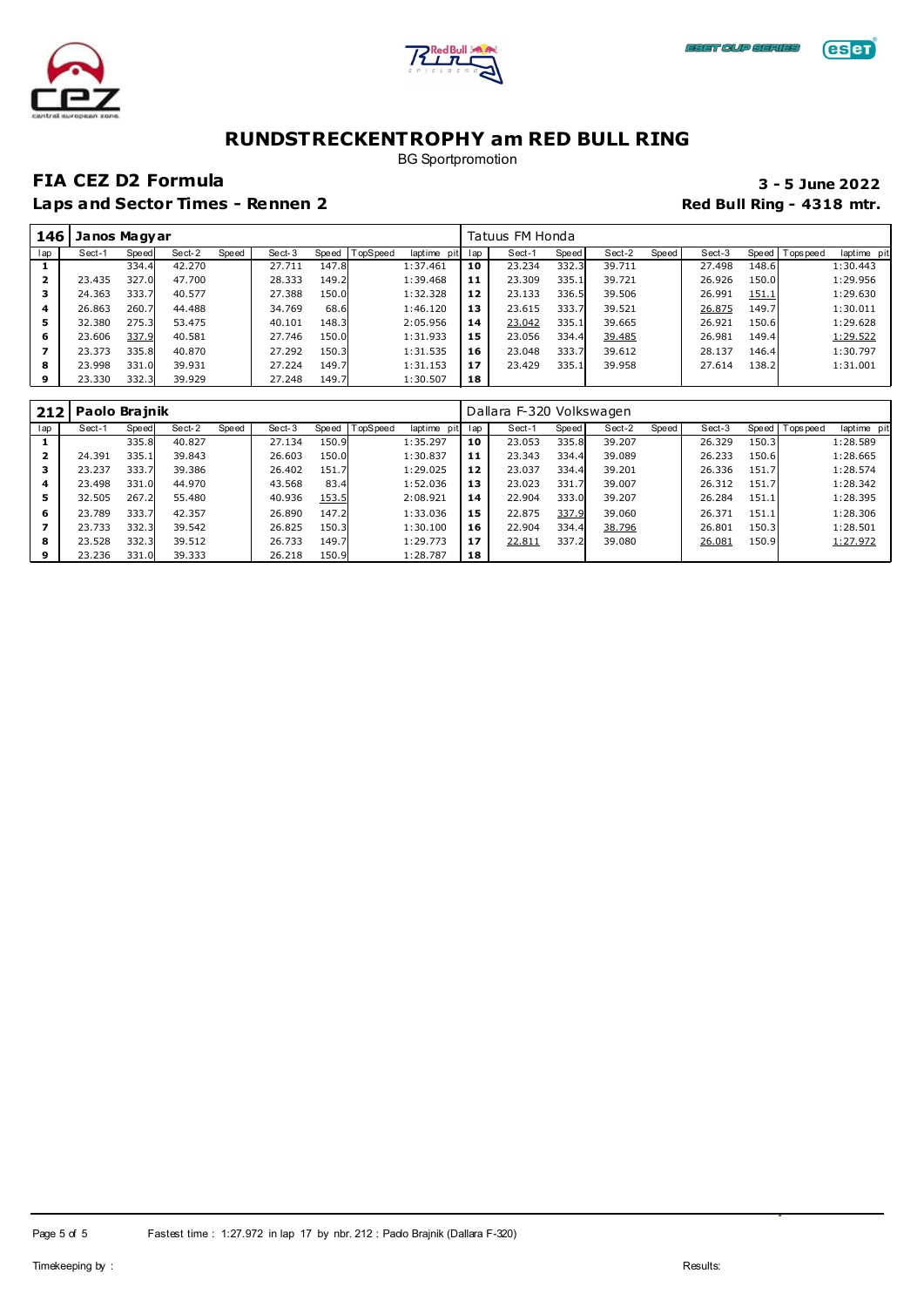



BG Sportpromotion

### **FIA CEZ D2 Formula 3 - 5 June 2022 Sector analyse - Rennen 2 Red Bull Ring - 4318 mtr.**

**eser** 

|            |     |                      |        | Sector 1 |     |        | Sector 2       |     |        | Sector 3     |              | theoretical | <b>Actual</b> |                         |
|------------|-----|----------------------|--------|----------|-----|--------|----------------|-----|--------|--------------|--------------|-------------|---------------|-------------------------|
| <b>Pos</b> |     | Nbr Name / Team name | time   | Lap      | pos | time   | Lap            | pos | time   |              | Lap pos      | <b>best</b> | best          | In                      |
| 1          | 44  | Sandro Zeller        | 23.157 | 16       | 6   | 39.112 | $\overline{7}$ | 4   | 25.671 | 8            | $\mathbf{1}$ | 1:27.940    | 1:28.215      | 13                      |
| 2          | 51  | Bernardo Pellegrini  | 23.078 | 13       | 4   | 39.142 | 7              | 5   | 25.943 | 7            | 2            | 1:28.163    | 1:28.243      | $\overline{\mathbf{z}}$ |
| 3          | 212 | Paolo Brajnik        | 22.811 | 17       | 1   | 38.796 | 16             | 1   | 26.081 | 17           | 3            | 1:27.688    | 1:27.972      | 17                      |
| 4          | 8   | Dino Rasero          | 22.932 | 14       | 2   | 39.055 | 13             | 3   | 26.130 | 8            | 4            | 1:28.117    | 1:28.375      | 13                      |
| 5          | 63  | Benjámin Berta       | 23.451 | 7        | 10  | 39.353 | 13             | 6   | 26.471 | 6            | 5            | 1:29.275    | 1:29.499      | $\overline{z}$          |
| 6          | 146 | Janos Magyar         | 23.042 | 14       | 3   | 39.485 | 15             | 7   | 26.875 | 13           | 6            | 1:29.402    | 1:29.522      | 15                      |
| 7          | 21  | Renato Papaleo       | 23.085 | 15       | 5   | 39.047 | 17             | 2   | 27.025 | 17           | 7            | 1:29.157    | 1:29.314      | 17                      |
| 8          | 54  | Tomás Chabr          | 23.321 | 8        | 7   | 39.916 | 12             | 8   | 27.031 | 7            | 8            | 1:30.268    | 1:30.387      | 8                       |
| 9          | 10  | Juju Noda            | 23.393 | 15       | 8   | 40.089 | 11             | 9   | 27.685 | 9            | 12           | 1:31.167    | 1:31.438      | 15                      |
| 10         | 14  | Andrea Benalli       | 23.396 | 9        | 9   | 40.280 | 12             | 10  | 27.406 | 11           | 10           | 1:31.082    | 1:31.233      | 11                      |
| 11         | 1   | David Richert        | 23.714 | 3        | 11  | 40.788 | 7              | 12  | 27.582 | 8            | 11           | 1:32.084    | 1:32.609      | 8                       |
| 12         | 42  | Davide Pedetti       | 24.036 | 17       | 13  | 40.999 | 17             | 14  | 27.759 | 6            | 14           | 1:32.794    | 1:33.163      | 16                      |
| 13         | 2   | Urs Rüttimann        | 24.016 | 12       | 12  | 40.987 | 14             | 13  | 28.074 | 15           | 15           | 1:33.077    | 1:33.249      | 15                      |
| 14         | 75  | Mei Shibi            | 24.102 | 13       | 15  | 41.173 | 10             | 15  | 27.750 | 13           | 13           | 1:33.025    | 1:33.064      | 13                      |
| 15         | 39  | Edoardo Bonanomi     | 24.338 | 10       | 17  | 41.398 | 10             | 16  | 28.344 | 9            | 16           | 1:34.080    | 1:34.410      | 10                      |
| 16         | 20  | Stig Larsen          | 24.483 | 17       | 18  | 41.499 | 16             | 18  | 28.647 | 9            | 20           | 1:34.629    | 1:35.103      | 10                      |
| 17         | 5   | Tommaso Lovati       | 24.579 | 7        | 19  | 41.923 | 15             | 20  | 28.620 | 10           | 19           | 1:35.122    | 1:35.425      | 10                      |
| 18         | 23  | Vojtěch Birqus       | 24.733 | 8        | 21  | 41.869 | 14             | 19  | 28.585 | 6            | 17           | 1:35.187    | 1:35.616      | 15                      |
| 19         | 16  | Denis Mezzacasa      | 25.108 | 11       | 24  | 42.480 | 14             | 23  | 28.844 | 15           | 21           | 1:36.432    | 1:36.543      | 14                      |
| 20         | 6   | Václav Laušman       | 24.618 | 15       | 20  | 42.388 | 11             | 22  | 29.089 | 13           | 22           | 1:36.095    | 1:36.375      | 11                      |
| 21         | 9   | Luca Iannaccone      | 24.851 | 13       | 22  | 42.289 | 8              | 21  | 29.759 | 10           | 24           | 1:36.899    | 1:37.205      | 13                      |
| 22         | 122 | Dr. Norbert Groer    | 24.938 | 12       | 23  | 42.644 | 10             | 24  | 29.954 | 10           | 25           | 1:37.536    | 1:37.636      | 10                      |
| 23         | 68  | Zénó Kovács          | 25.584 | 12       | 25  | 43.232 | 9              | 25  | 29.104 | 10           | 23           | 1:37.920    | 1:38.058      | 9                       |
| 24         | 46  | Riccardo Perego      | 24.189 | 2        | 16  | 40.653 | 6              | 11  | 27.403 | 3            | 9            | 1:32.245    | 1:32.791      | 6                       |
| 25         | 33  | Adam Kovác           | 26.440 | 5        | 26  | 44.677 | 5              | 26  | 30.899 | 4            | 26           | 1:42.016    | 1:42.241      | 4                       |
| 26         | 15  | Daniel Tapinos       | 24.038 | 3        | 14  | 41.476 | 2              | 17  | 28.589 | $\mathbf{1}$ | 18           | 1:34.103    | 1:34.356      | 2                       |
|            |     |                      |        |          |     |        |                |     |        |              |              |             |               |                         |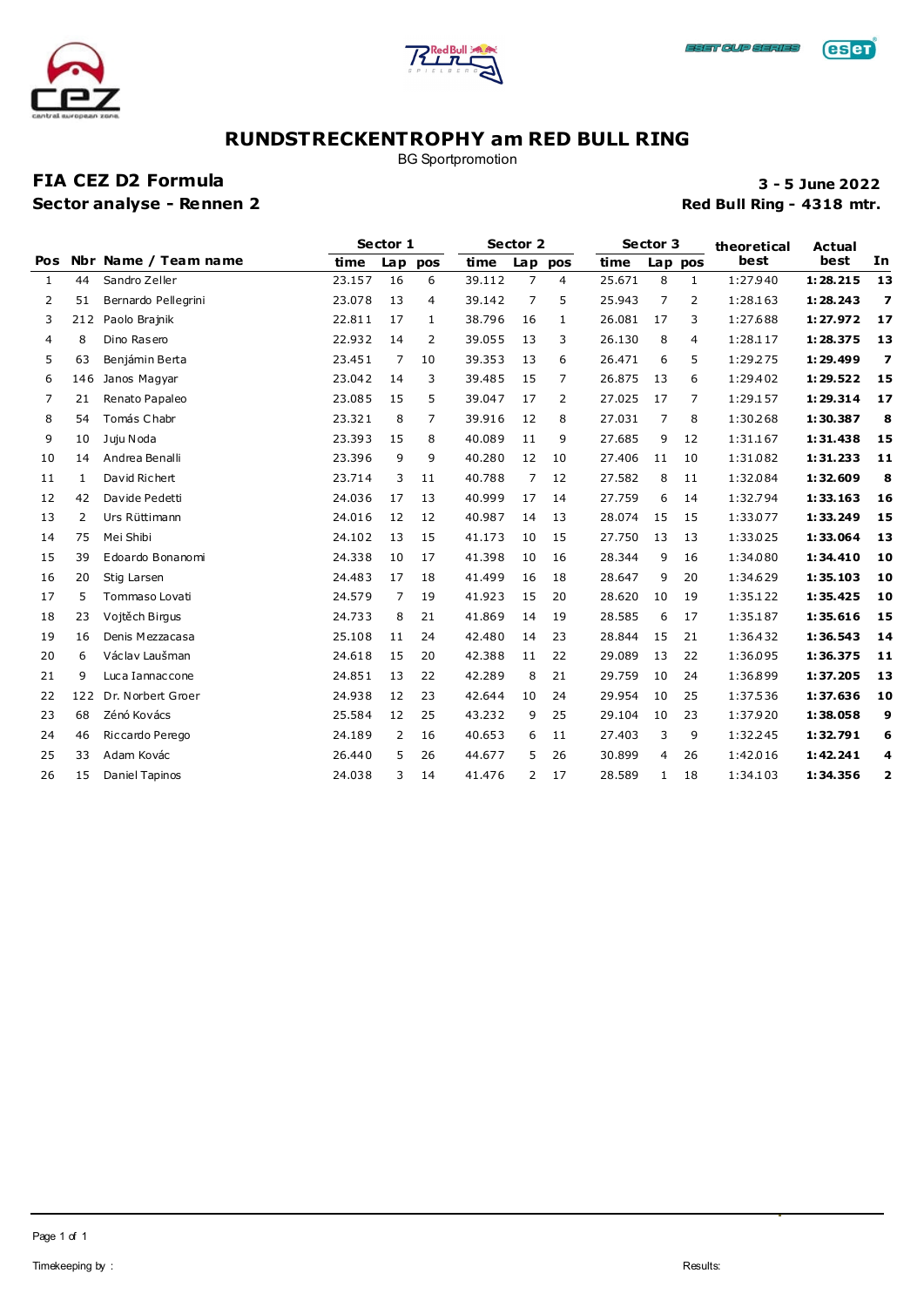





BG Sportpromotion

**FIA CEZ D2 Formula 3 - 5 June 2022**

**Laptimes - Rennen 2 Red Bull Ring - 4318 mtr.** 

|                | Nbr   Name          | <b>Laps</b> | lap                   | Lap1                 | Lap2                 |                                                       | Lap3   Lap4   Lap5   |                                | Lap.6                | Lap. .7              | Lap. .8           | Lap.9    | Lap.0    |
|----------------|---------------------|-------------|-----------------------|----------------------|----------------------|-------------------------------------------------------|----------------------|--------------------------------|----------------------|----------------------|-------------------|----------|----------|
| 44             | Sandro Zeller       | 17          | $1 - 10$              | 1:32.734             | 1:29.223             | 1:29.146                                              | 1:53.242             | 2:10.407                       | 1:29.152             | 1:28.374             | 1:28.283          | 1:28.434 | 1:28.414 |
|                |                     |             | $11 - 20$             | 1:28.444             | 1:28.455             | 1:28.215                                              | 1:30.050             | 1:29.317                       | 1:29.428             | 1:30.130             |                   |          |          |
| 51             | Bernardo Pellegrini | 17          | $1 - 10$              | 1:34.269             | 1:29.266             | 1:29.097                                              | 1:52.740             | 2:10.168                       | 1:29.575             | 1:28.243             | 1:29.003          | 1:28.752 | 1:28.880 |
|                |                     |             | $11 - 20$             | 1:28.647             | 1:28.632             | 1:28.427                                              | 1:30.268             | 1:29.776                       | 1:29.440             | 1:29.039             |                   |          |          |
| 212            | Paolo Brajnik       | 17          | $1 - 10$              |                      |                      |                                                       |                      |                                |                      |                      |                   |          |          |
|                |                     |             | $11 - 20$             | 1:35.297<br>1:28.665 | 1:30.837<br>1:28.574 | 1:29.025<br>1:28.342                                  | 1:52.036<br>1:28.395 | 2:08.921<br>1:28.306           | 1:33.036<br>1:28.501 | 1:30.100<br>1:27.972 | 1:29.773          | 1:28.787 | 1:28.589 |
|                |                     |             |                       |                      |                      |                                                       |                      |                                |                      |                      |                   |          |          |
| 8              | Dino Rasero         | 17          | $1 - 10$              | 1:35.858             | 1:29.096             | 1:28.682                                              | 1:52.866             | 2:09.520                       | 1:30.262             | 1:28.762             | 1:28.574          | 1:28.589 | 1:28.898 |
|                |                     |             | $11 - 20$             | 1:29.012             | 1:28.908             | 1:28.375                                              | 1:29.306             | 1:30.040                       | 1:29.290             | 1:30.428             |                   |          |          |
| 63             | Benjámin Berta      | 17          | $1 - 10$              | 1:37.610             | 1:31.843             | 1:31.450                                              | 1:48.055             | 2:08.253                       | 1:30.185             | 1:29.499             | 1:29.506          | 1:29.766 | 1:29.874 |
|                |                     |             | $11 - 20$             | 1:30.252             | 1:29.832             | 1:29.670                                              | 1:29.846             | 1:31.496                       | 1:30.696             | 1:29.886             |                   |          |          |
| 146            | Janos Magyar        | 17          | $1 - 10$              | 1:37.461             | 1:39.468             | 1:32.328                                              | 1:46.120             | 2:05.956                       | 1:31.933             | 1:31.535             | 1:31.153          | 1:30.507 | 1:30.443 |
|                |                     |             | $11 - 20$             | 1:29.956             | 1:29.630             | 1:30.011                                              | 1:29.628             | 1:29.522                       | 1:30.797             | 1:31.001             |                   |          |          |
| 21             | Renato Papaleo      | 17          | $1 - 10$              | 1:39.882             | 1:32.446             | 1:32.680                                              | 1:45.102             | 2:07.433                       | 1:32.585             | 1:30.415             | 1:30.022          | 1:29.926 | 1:29.938 |
|                |                     |             | $11 - 20$             | 1:30.518             | 1:30.189             | 1:30.210                                              | 1:39.028             | 1:29.629                       | 1:29.848             | 1:29.314             |                   |          |          |
|                |                     |             |                       |                      |                      |                                                       |                      |                                |                      |                      |                   |          |          |
| 54             | Tomás Chabr         | 17          | $1 - 10$              | 1:40.287             | 1:32.488             | 1:32.331                                              | 1:45.727             | 2:07.901                       | 1:32.023             | 1:30.534             | 1:30.387          | 1:30.877 | 1:31.537 |
|                |                     |             | $11 - 20$             | 1:31.181             | 1:30.914             | 1:31.868                                              | 1:31.820             | 1:31.304                       | 1:31.409             | 1:32.761             |                   |          |          |
| 10             | Juju Noda           | 17          | $1 - 10$              | 1:39.078             | 1:32.759             | 1:33.274                                              | 1:46.212             | 2:07.895                       | 1:33.003             | 1:33.518             | 1:32.125          | 1:31.603 | 1:31.560 |
|                |                     |             | $11 - 20$             | 1:31.551             | 1:31.469             | 1:31.593                                              | 1:31.713             | 1:31.438                       | 1:31.663             | 1:31.741             |                   |          |          |
| 14             | Andrea Benalli      | 17          | $1 - 10$              | 1:36.973             | 1:32.285             | 1:31.351                                              | 1:47.478             | 2:08.808                       | 1:34.681             | 1:37.341             | 1:31.992          | 1:31.783 | 1:31.502 |
|                |                     |             | $11 - 20$             | 1:31.233             | 1:31.349             | 1:31.404                                              | 1:31.624             | 1:31.490                       | 1:31.629             | 1:32.156             |                   |          |          |
| $\overline{1}$ | David Richert       | 17          | $1 - 10$              | 1:40.102             | 1:33.359             | 1:33.320                                              | 1:46.455             | 2:06.696                       | 1:33.943             | 1:33.215             | 1:32.609          | 1:32.697 | 1:33.258 |
|                |                     |             | $11 - 20$             | 1:32.833             | 1:32.787             | 1:33.865                                              | 1:34.059             | 1:34.883                       | 1:33.985             | 1:35.008             |                   |          |          |
|                | Da vide Ped etti    | 17          |                       |                      |                      |                                                       |                      |                                |                      |                      |                   |          |          |
| 42             |                     |             | $1 - 10$<br>$11 - 20$ | 1:40.930             | 1:33.265             | 1:33.398                                              | 1:46.970             | 2:06.257                       | 1:33.637             | 1:33.944             | 1:34.082          | 1:34.564 | 1:34.350 |
|                |                     |             |                       | 1:33.598             | 1:33.918             | 1:33.695                                              | 1:33.502             | 1:33.458                       | 1:33.163             | 1:33.221             |                   |          |          |
| $\overline{2}$ | Urs Rüttimann       | 17          | $1 - 10$              | 1:41.900             | 1:35.055             | 1:35.401                                              | 1:42.403             | 2:04.655                       | 1:34.847             | 1:35.016             | 1:34.062          | 1:34.535 | 1:34.352 |
|                |                     |             | $11 - 20$             | 1:34.173             | 1:33.460             | 1:33.371                                              | 1:33.390             | 1:33.249                       | 1:33.486             | 1:34.672             |                   |          |          |
| 75             | Mei Shibi           | 17          | $1 - 10$              | 1:46.290             | 1:35.750             | 1:36.006                                              | 1:43.657             | 2:02.026                       | 1:36.148             | 1:36.155             | 1:34.717          | 1:34.761 | 1:33.511 |
|                |                     |             | $11 - 20$             | 1:33.510             | 1:33.311             | 1:33.064                                              | 1:33.282             | 1:33.494                       | 1:35.237             | 1:34.950             |                   |          |          |
| 39             | Edoardo Bonanomi    | 17          | $1 - 10$              | 1:42.664             | 1:36.048             | 1:35.865                                              | 1:42.529             | 2:03.387                       | 1:36.125             | 1:35.865             | 1:35.046          | 1:35.834 | 1:34.410 |
|                |                     |             | $11 - 20$             |                      |                      | 1:34.921 1:35.919 1:35.796 1:36.833 1:35.955 1:35.546 |                      |                                |                      | 1:35.711             |                   |          |          |
| 20             | Stig Larsen         | 17          | $1 - 10$              | 1:42.632             | 1:37.074             | 1:35.990                                              |                      | 1:42.410 2:03.256              | 1:36.636             | 1:37.802             | 1:35.138          | 1:35.289 | 1:35.103 |
|                |                     |             | $11 - 20$             | 1:35.746             | 1:35.554             | 1:36.072                                              |                      | 1:35.508 1:35.596              | 1:35.128             | 1:35.268             |                   |          |          |
|                |                     |             |                       |                      |                      |                                                       |                      |                                |                      |                      |                   |          |          |
| 5              | Tommaso Lovati      | 17          | $1 - 10$              | 1:42.933             | 1:37.982             | 1:36.164                                              | 1:42.503             | 2:01.691                       | 1:36.701             | 1:36.558             | 1:35.472          | 1:35.791 | 1:35.425 |
|                |                     |             | $11 - 20$             | 1:36.126             | 1:35.761             | 1:35.789                                              | 1:36.102             | 1:35.817                       | 1:36.551             | 1:36.355             |                   |          |          |
| 23             | Vojtěch Birgus      | 17          | $1 - 10$              | 1:42.191             | 1:37.941             | 1:35.770                                              | 1:42.972             | 2:01.933                       | 1:36.621             | 1:37.289             | 1:35.645          | 1:35.862 | 1:36.515 |
|                |                     |             | $11 - 20$             | 1:35.825             | 1:35.683             | 1:35.730                                              |                      | 1:35.652 1:35.616              | 1:36.218             | 1:36.492             |                   |          |          |
| 16             | Denis Mezzacasa     | 16          | $1 - 10$              | 1:42.915             | 1:38.002             | 1:38.143                                              | 1:41.196             | 2:00.156                       | 1:37.398             | 1:37.121             | 1:37.177          | 1:37.293 | 1:36.819 |
|                |                     |             | $11 - 20$             | 1:36.924             | 1:36.753             | 1:36.778                                              | 1:36.543             | 1:36.813                       | 1:37.205             |                      |                   |          |          |
| 6              | Václav Laušman      | 16          | $1 - 10$              | 1:45.213             | 1:38.471             | 1:38.444                                              | 1:44.576             | 1:55.860                       | 1:37.851             |                      | 1:37.766 1:37.390 | 1:37.082 | 1:37.027 |
|                |                     |             | $11 - 20$             | 1:36.375             | 1:36.598             | 1:36.594                                              |                      | 1:36.871   1:37.931   1:37.665 |                      |                      |                   |          |          |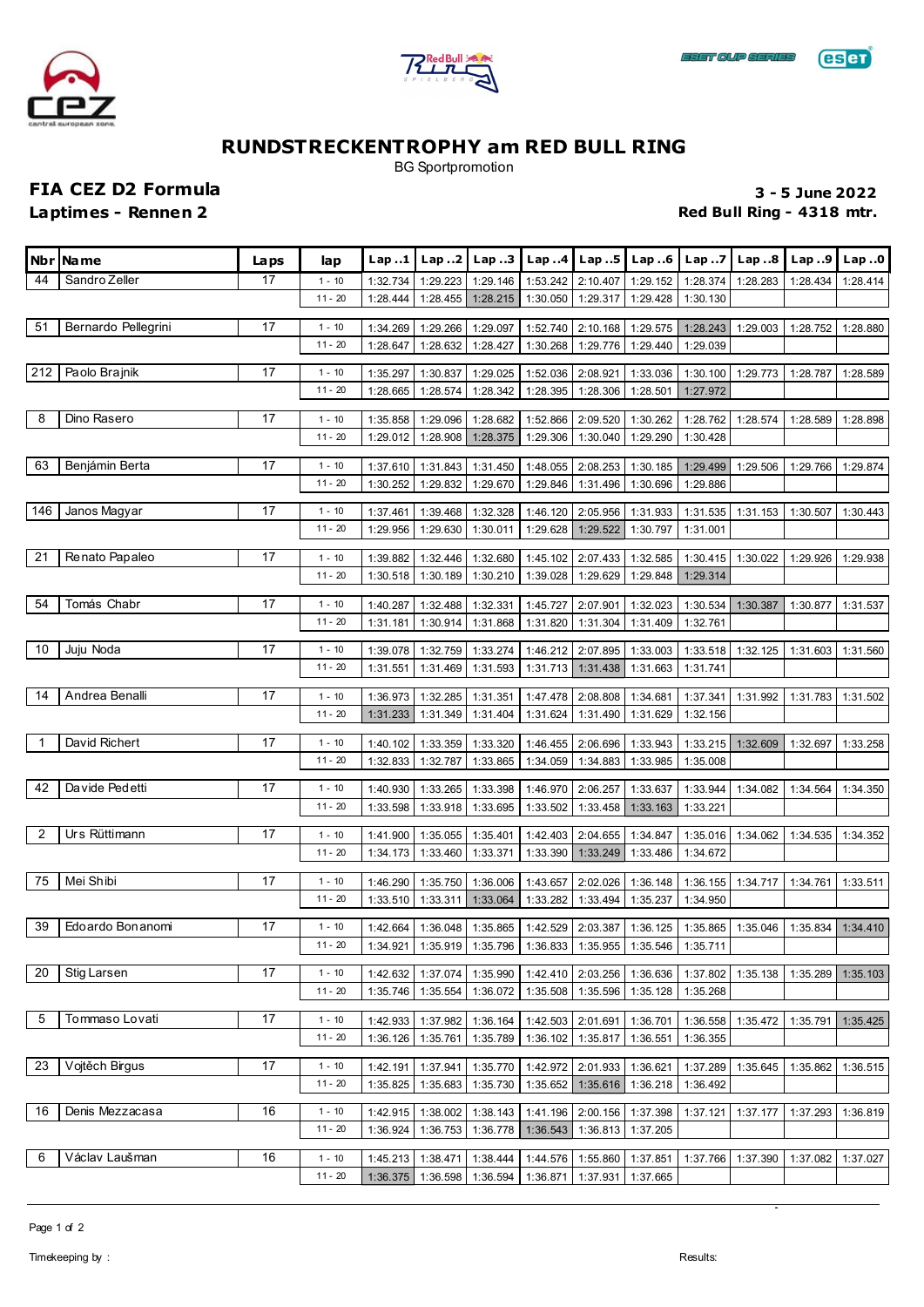





BG Sportpromotion

### **FIA CEZ D2 Formula 3 - 5 June 2022 Laptimes - Rennen 2 Red Bull Ring - 4318 mtr.**

|     | Nbr   Name        | La ps | lap       | Lap.1    |          | Lap2 Lap3 | Lap.4                   | Lap $.5$ $\vert$                    | Lap.6             | Lap.7    |          | $\lfloor$ Lap 8 $\lfloor$ Lap 9 $\lfloor$ | Lap0     |
|-----|-------------------|-------|-----------|----------|----------|-----------|-------------------------|-------------------------------------|-------------------|----------|----------|-------------------------------------------|----------|
| 9   | Luca lannaccone   | 16    | $1 - 10$  | 1:46.931 | 1:40.145 | 1:38.756  | 1:41.900                | 1:56.174                            | 1:38.052          | 1:37.671 | 1:37.282 | 1:37.482                                  | 1:37.511 |
|     |                   |       | $11 - 20$ | 1:37.253 | 1:37.287 | 1:37.205  | 1:41.346                |                                     | 1:39.018 1:37.852 |          |          |                                           |          |
|     |                   |       |           |          |          |           |                         |                                     |                   |          |          |                                           |          |
| 122 | Dr. Norbert Groer | 16    | $1 - 10$  | 1:46.715 | 1:40.333 | 1:39.811  | 1:41.171                | 1:56.900                            | 1:38.749          | 1:39.219 | 1:38.684 | 1:37.900                                  | 1:37.636 |
|     |                   |       | $11 - 20$ | 1:37.955 | 1:38.147 |           | 1:39.010   1:41.199     |                                     | 1:38.339 1:38.693 |          |          |                                           |          |
|     |                   |       |           |          |          |           |                         |                                     |                   |          |          |                                           |          |
| 68  | Zénó Kovács       | 16    | $1 - 10$  | 1:47.272 | 1:40.334 | 1:39.999  | 1:42.064                | 1:55.776                            | 1:39.475          | 1:38.785 | 1:38.419 | 1:38.058                                  | 1:38.189 |
|     |                   |       | $11 - 20$ | 1:38.330 | 1:38.162 |           | $1:40.513$   $1:39.053$ |                                     | 1:38.746 1:38.804 |          |          |                                           |          |
|     |                   |       |           |          |          |           |                         |                                     |                   |          |          |                                           |          |
| 46  | Riccardo Perego   |       | 1 - 10    | 1:39.486 | 1:32.840 |           |                         | 1:33.113 1:46.780 2:07.343 1:32.791 |                   | 2:21.853 |          |                                           |          |
|     |                   |       |           |          |          |           |                         |                                     |                   |          |          |                                           |          |
| 33  | Adam Kovác        | 5     | 1 - 10    | 1:46.661 | 1:42.900 |           | $1:43.123$ 1:42.241     | 1:43.178                            |                   |          |          |                                           |          |
|     |                   |       |           |          |          |           |                         |                                     |                   |          |          |                                           |          |
| 15  | Daniel Tapinos    | 2     | 1 - 10    | 1:43.038 | 1:34.356 |           |                         |                                     |                   |          |          |                                           |          |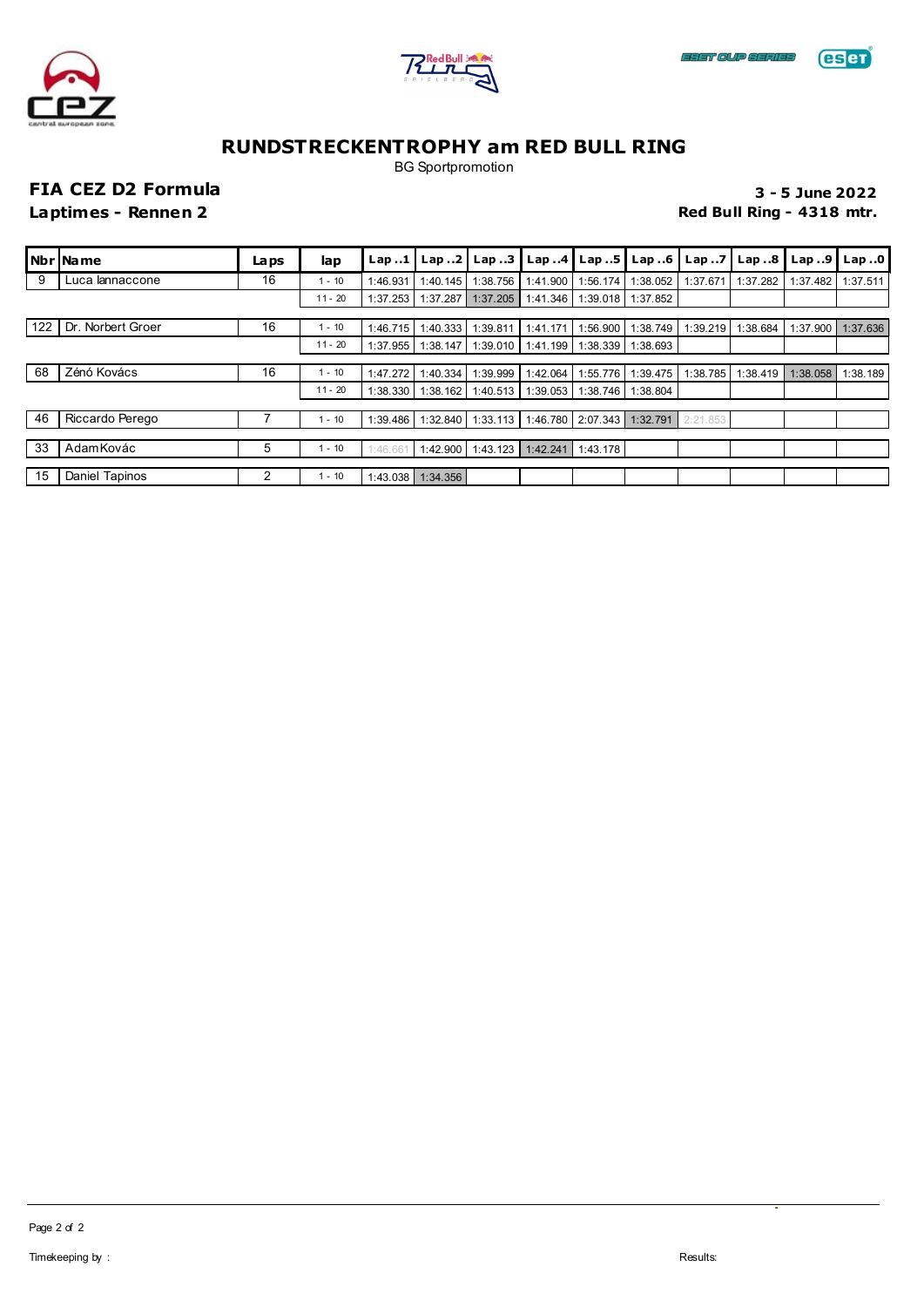



### **eser**

### **RUNDSTRECKENTROPHY am RED BULL RING**

BG Sportpromotion

**FIA CEZ D2 Formula**

**Revision 1 - Class-Result of Rennen 2**

**Red Bull Ring - 4318 mtr. 3 - 5 June 2022**

### **Class D2-Formel 3**

**Started : 9 Classified : 8 Not Classified : 1**

|                | Pos Nbr        | Name / Entrant                                | Car                                             | Gap           | <b>Diff</b> | <b>Total time</b> | <b>Fastest</b> | In.             |
|----------------|----------------|-----------------------------------------------|-------------------------------------------------|---------------|-------------|-------------------|----------------|-----------------|
|                | 44             | Sandro Zeller<br>Jo Zeller Racing             | Dallara F-312 Mercedes                          | -- 17 laps -- |             | 26:21.448         | 1:28.215       | 13              |
| $\overline{2}$ |                | David Richert<br>Franz Wöss Racing            | Dallara F-309 Volkswagen                        | 1:01.626      | 1:01.626    | 27:23.074         | 1:32.609       | 8               |
| 3              | 54             | Tomás Chabr<br>Chabr Motorsport               | Dallara F-308                                   | 1:03.901      | 2.275       | 27:25.349         | 1:30.387       | 8               |
| 4              | $\overline{2}$ | Urs Rüttimann<br>Jo Zeller Racing             | Dallara F-306 V olkswagen                       | 1:09.310      | 5.408       | 27:30.758         | 1:33.249       | 15              |
| 5              | 75             | Mei Shibi<br>Racing by I taly                 | Dallara F-308                                   | 1:14.421      | 5.111       | 27:35.869         | 1:33.064       | 13              |
| 6              | 39             | Edoardo Bonanomi<br>Team Automobile Tricolore | Mygale Fiat                                     | 1:30.119      | 15.698      | 27:51.567         | 1:34.410       | 10 <sup>2</sup> |
| $\overline{7}$ | 20             | Stig Larsen<br>Team Automobile Tricolore      | Dallara F-312 Volkswagen                        | 1:30.350      | 0.231       | 27:51.798         | 1:35.103       | 10 <sup>1</sup> |
| 8              | 9              | Luca lannaccone<br>Franz Wöss Racing          | Dallara F-308 O pel Spiess                      | -- 16 laps -- |             | 26:45.907         | 1:37.205       | 13              |
|                | Not Classified |                                               | Classification limit (70% of 17 Laps) = 11 Laps |               |             |                   |                |                 |
| DNC            | 15             | Daniel Tapinos<br>Franz Wöss Racing           | Dallara F-308 NEB Mugen                         | -- 2 laps --  |             | 3:17.394          | 1:34.356       | 2               |

### **Class D2-Formel 4**

**Started : 3 Classified : 3 Not Classified : 0**

|   |    | Pos Nbr Name / Entrant        | Car              | Gap           | <b>Diff</b> | <b>Total time</b> | <b>Fastest</b> | -In |
|---|----|-------------------------------|------------------|---------------|-------------|-------------------|----------------|-----|
|   |    | Tommaso Lovati<br>Lema Racing | Tatuus T014 Fiat | -- 17 laps -- |             | 27:56.897         | 1:35.425       | 10  |
| 2 | 23 | Vojt ch Birgus<br>JMT Racing  | Tatuus T014 Fiat | 0.320         | 0.320       | 27:57.217         | 1:35.616       | 15  |
| 3 | 68 | Zénó Kovács<br>Trevor Racing  | Tatuus T014 Fiat | -- 16 laps -- |             | 26:56.652         | 1:38.058       |     |

### **Class D2-Formel Renault**

|            | Started : $3$  | Classified: 2                             | Not Classified: 1                               |                     |             |            |                |           |
|------------|----------------|-------------------------------------------|-------------------------------------------------|---------------------|-------------|------------|----------------|-----------|
|            |                | Pos Nbr Name / Entrant                    | Car                                             | Gap                 | <b>Diff</b> | Total time | <b>Fastest</b> | <b>In</b> |
|            | 16             | Denis Mezzacasa<br>X Motors Team          | Tatuus FR Renault                               | $- - 16$ laps $- -$ |             | 26:32.058  | 1:36.543       | 14        |
| 2          | 122            | Dr. Norbert Groer<br>Team Hoffmann Racing | Tatuus FR Renault                               | 23.167              | 23.167      | 26:55.225  | 1:37.636       | 10        |
|            | Not Classified |                                           | Classification limit (70% of 17 Laps) = 11 Laps |                     |             |            |                |           |
| <b>DNC</b> | 33             | Adam Kovác<br>HF Racing Team              | Tatuus FR Renault                               | $-5$ laps $-$       |             | 9:01.758   | 1:42.241       |           |

### **Class D2-E2-2.0**

| Started: 11 | Classified: 10                       | Not Classified: 1         |               |             |                   |                |     |
|-------------|--------------------------------------|---------------------------|---------------|-------------|-------------------|----------------|-----|
|             | Pos Nbr Name / Entrant               | Car                       | Gap           | <b>Diff</b> | <b>Total time</b> | <b>Fastest</b> | -In |
| 51          | Bernardo Pellegrini<br>HT Powertrain | Dallara F-313 V olkswagen | -- 17 laps -- |             | 26:24.222         | 1:28.243       |     |
| 212         | Paolo Brajnik<br>NV Racing           | Dallara F-320 Volkswagen  | 0.934         | 0.934       | 26:25.156         | 1:27.972       |     |

| Fastest time: 1:27.972 in lap 17 by nbr. 212: Pado Brainik (Dallara F-320)                                             | Publication-time |             |            |                 |                                 |
|------------------------------------------------------------------------------------------------------------------------|------------------|-------------|------------|-----------------|---------------------------------|
| Results:                                                                                                               |                  |             |            | Timekeeping by: | Time Printed 05-06-2022 - 15:44 |
| Renndirektor                                                                                                           |                  | Rennleiter  | Timekeeper |                 |                                 |
|                                                                                                                        |                  |             |            |                 |                                 |
|                                                                                                                        |                  |             |            |                 |                                 |
|                                                                                                                        | Eva Gruber       | Andy Meklau |            | Bernd Jung      |                                 |
| Results remain provisional pending technical examination and decisions from the stewards of the meeting<br>Page 1 of 2 |                  |             |            |                 |                                 |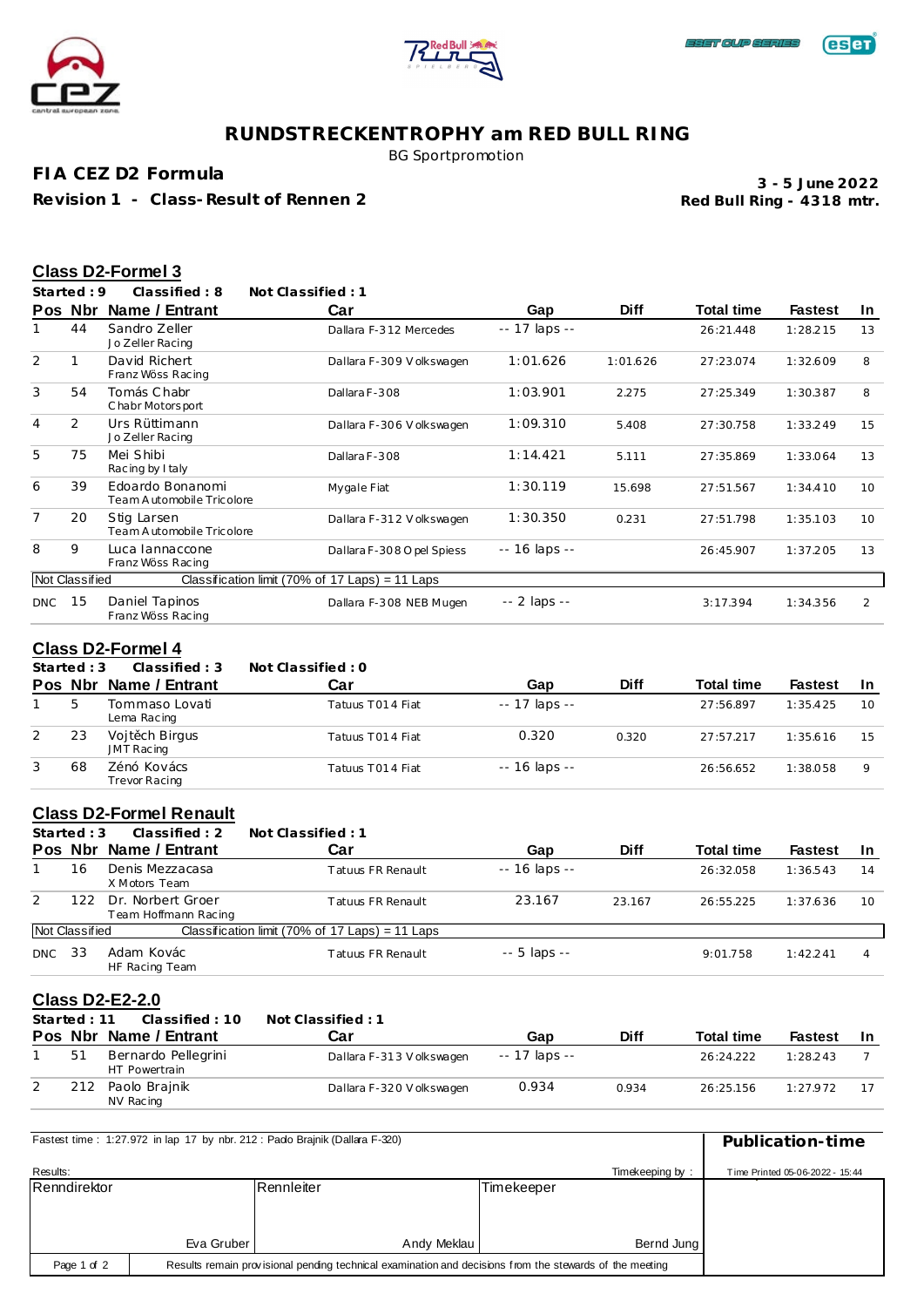



BG Sportpromotion

**FIA CEZ D2 Formula**

**Revision 1 - Class-Result of Rennen 2**

**Red Bull Ring - 4318 mtr. 3 - 5 June 2022**

| 3   | 8              | Dino Rasero<br>Puresport                        | Dallara F-320 Mercedes          | 2.244         | 1.310  | 26:26.466 | 1:28.375 | 13 |
|-----|----------------|-------------------------------------------------|---------------------------------|---------------|--------|-----------|----------|----|
| 4   | 63             | Benjámin Berta<br>Team Hoffmann Racing          | Dallara F-313 Toyota            | 13.497        | 11.253 | 26:37.719 | 1:29.499 |    |
| 5   | 146            | Janos Magyar<br>Magyar Racing Team              | Tatuus FM Honda                 | 23.227        | 9.730  | 26:47.449 | 1:29.522 | 15 |
| 6   | 21             | Renato Papaleo<br>One Management                | Dallara F-312 Volkswagen        | 24.943        | 1.716  | 26:49.165 | 1:29.314 | 17 |
| 7   | 10             | Juju Noda<br>Vadum Racing                       | Tatuus Renault Formula Regional | 37.973        | 13.030 | 27:02.195 | 1:31.438 | 15 |
| 8   | 14             | Andrea Benalli<br>Puresport                     | Dallara F-309 Volkswagen        | 40.857        | 2.884  | 27:05.079 | 1:31.233 | 11 |
| 9   | 42             | Davide Pedetti<br>Nannini Racing                | Dallara F-317 Toyota            | 1:01.730      | 20.873 | 27:25.952 | 1:33.163 | 16 |
| 10  | 6              | Václav Laušman<br>SAPE Motorsport               | Dallara Toyota                  | -- 16 laps -- |        | 26:35.900 | 1:36.375 | 11 |
|     | Not Classified | Classification limit (70% of 17 Laps) = 11 Laps |                                 |               |        |           |          |    |
| DNC | 46             | Riccardo Perego<br>Team Perego                  | Dallara F-312 Volkswagen        | -- 7 laps --  |        | 12:34.206 | 1:32.791 | 6  |

Car # 54 30 sec DriveThrough Penalty RD-Decision No

|              | Fastest time: 1:27.972 in lap 17 by nbr. 212: Pado Brajnik (Dallara F-320)                              |             |            |            |  |  |  |  |  |
|--------------|---------------------------------------------------------------------------------------------------------|-------------|------------|------------|--|--|--|--|--|
| Results:     | Time Printed 05-06-2022 - 15:44                                                                         |             |            |            |  |  |  |  |  |
| Renndirektor |                                                                                                         | Rennleiter  | Timekeeper |            |  |  |  |  |  |
|              |                                                                                                         |             |            |            |  |  |  |  |  |
|              |                                                                                                         |             |            |            |  |  |  |  |  |
|              | Eva Gruber                                                                                              | Andy Meklau |            | Bernd Jung |  |  |  |  |  |
| Page 2 of 2  | Results remain provisional pending technical examination and decisions from the stewards of the meeting |             |            |            |  |  |  |  |  |